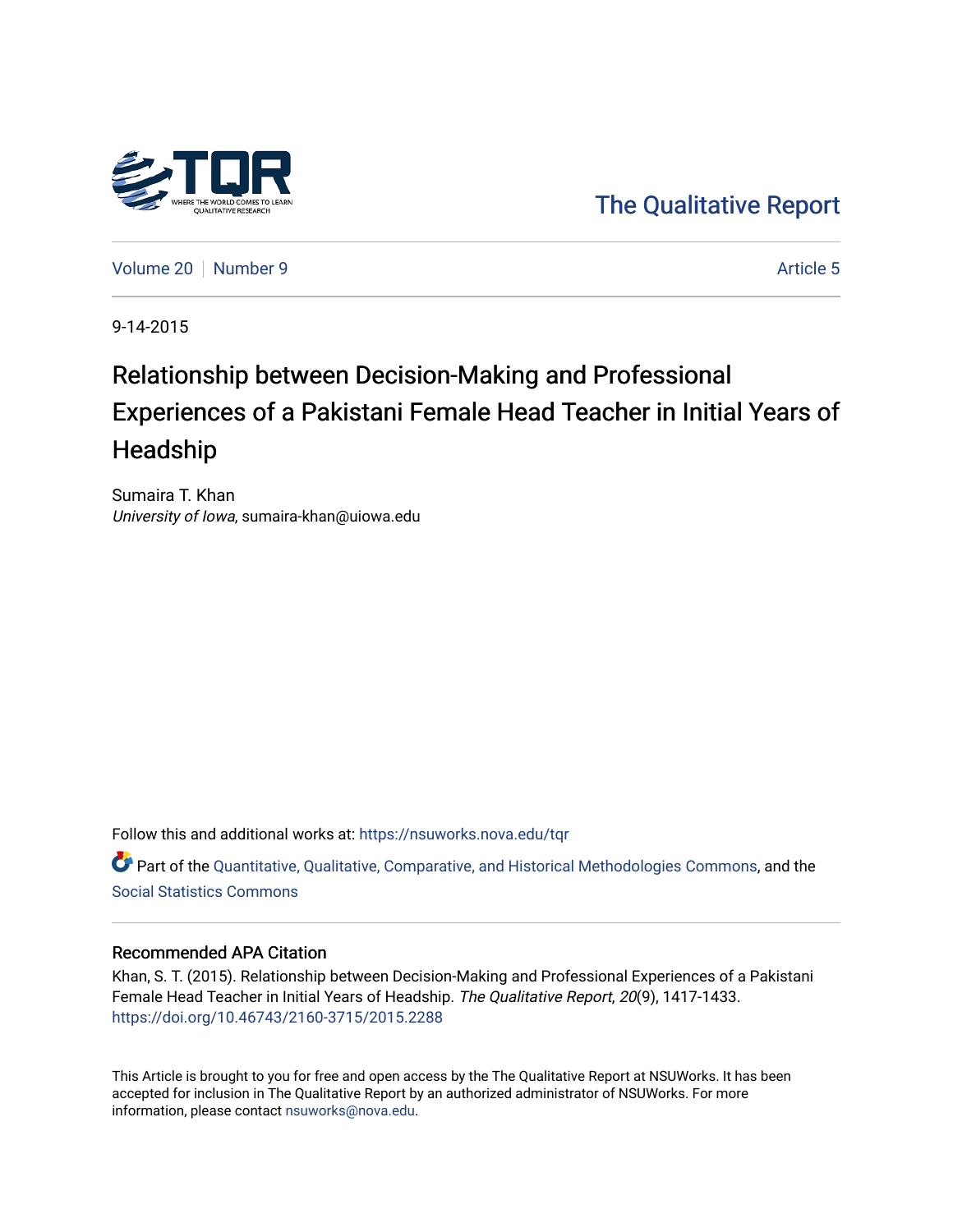# **Qualitative Research Graduate Certificate** Indulge in Culture Exclusively Online . 18 Credits



**LEARN MORE** 



# Relationship between Decision-Making and Professional Experiences of a Pakistani Female Head Teacher in Initial Years of Headship

# Abstract

This study investigated how a head teacher's decisions were informed by her prior professional experiences in coping with the challenges in the initial years of headship in Government Secondary School in Pakistan. It is a qualitative case study of a newly promoted female head teacher with twentynine years of teaching experience, posted in the same school. Multiple data collection tools (interviews, observations, document analysis and field notes) were used to collect data about the inquiry. The study found that decision-making processes and professional experiences were co-related in teaching and learning, managing the staff, efficient and effective placement of the staff, strategic planning and development of the school, and resource management and accountability. Other factors, which influenced the head teacher's decisions were: pressure from high management and the community, accountability, personal values and priorities, and relationships with stakeholders. The study recommended that policy makers provide support and professional development opportunities for novice and aspiring head teachers and has raised questions for further exploration.

# Keywords

Professional Development, Decision-Making, Influence of Professional Experiences, Pakistani Educational System, Administrative Conflicts, Qualitative Case Study

# Creative Commons License



This work is licensed under a [Creative Commons Attribution-Noncommercial-Share Alike 4.0 License](https://creativecommons.org/licenses/by-nc-sa/4.0/).

# Acknowledgements

Sumaira T. Khan is a Ph.D candidate at the University of Iowa. She received her M.Ed and M.Phil from Pakistan. Her research focuses on females in educational management, particularly women in developing countries. Correspondence regarding this article can be addressed directly to: Sumaira Khan at, sumairakhan@uiowa.edu.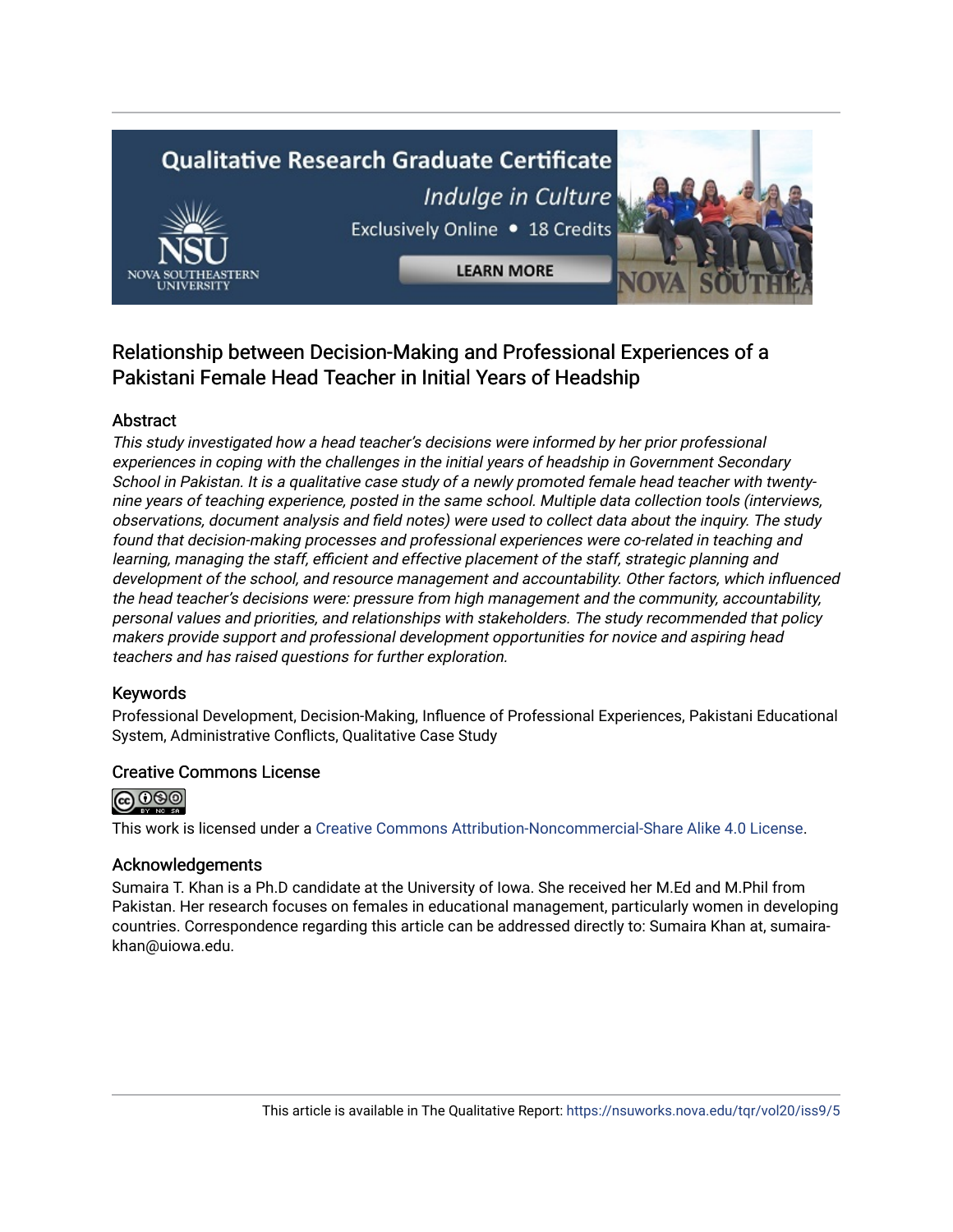

# **Relationship between Decision-Making and Professional Experiences of a Pakistani Female Head Teacher in Initial Years of Headship**

Sumaira T. Khan University of Iowa, Iowa City, Iowa, USA

*This study investigated how a head teacher's decisions were informed by her prior professional experiences in coping with the challenges in the initial years of headship in Government Secondary School in Pakistan. It is a qualitative case study of a newly promoted female head teacher with twentynine years of teaching experience, posted in the same school. Multiple data collection tools (interviews, observations, document analysis and field notes) were used to collect data about the inquiry. The study found that decisionmaking processes and professional experiences were co-related in teaching and learning, managing the staff, efficient and effective placement of the staff, strategic planning and development of the school, and resource management and accountability. Other factors, which influenced the head teacher's decisions were: pressure from high management and the community, accountability, personal values and priorities, and relationships with stakeholders. The study recommended that policy makers provide support and professional development opportunities for novice and aspiring head teachers and has raised questions for further exploration. Keywords: Professional Development, Decision-Making, Influence of Professional Experiences, Pakistani Educational System, Administrative Conflicts, Qualitative Case Study* 

The importance of a head teacher in a school has been the focus of many educational research studies for many decades. For example, Hallinger and Leithwood (1994) cited in Shafa (2003) say, "In fact it has almost become an article of faith that the capacity of schools to improve teaching and learning is strongly mediated by the quality of leadership exercised by the principal" (p. 17). However, in many developing countries including Pakistan, very little effort has been made to understand this role. Consequently, in Pakistan the quality of leadership in government schools has remained almost unimproved for almost four decades. What seems evident is that decision-making styles are transferred from one head to another for many reasons, such as insufficient and inappropriate preparation for the post.

One of the criteria for becoming a head teacher in government schools in Pakistan is seniority, which is mainly based on teaching experiences. This criterion has some role to play in the transmission of headship roles in schools. Memon (2000) has argued that recruitment of head teachers on the basis of their teaching experience rather than their experience in school management has resulted in the induction of unqualified and untrained head teachers into government schools. This indicates that head teachers' prior professional experiences are critical in understanding their ways of decision-making. Moreover, the way new head teachers respond to different situations in the school could be rooted in their own accumulated professional experiences. As Feiman-Nemser (1983) argues, "students internalize models of teaching which are activated when they become teachers" (p. 153). Probably teachers internalize models of management as sub-ordinates in the school and reactivate them on their turn when they become head teachers. So, there is a need to explore how prior professional experiences influence decision-making. Hence, this study attempts to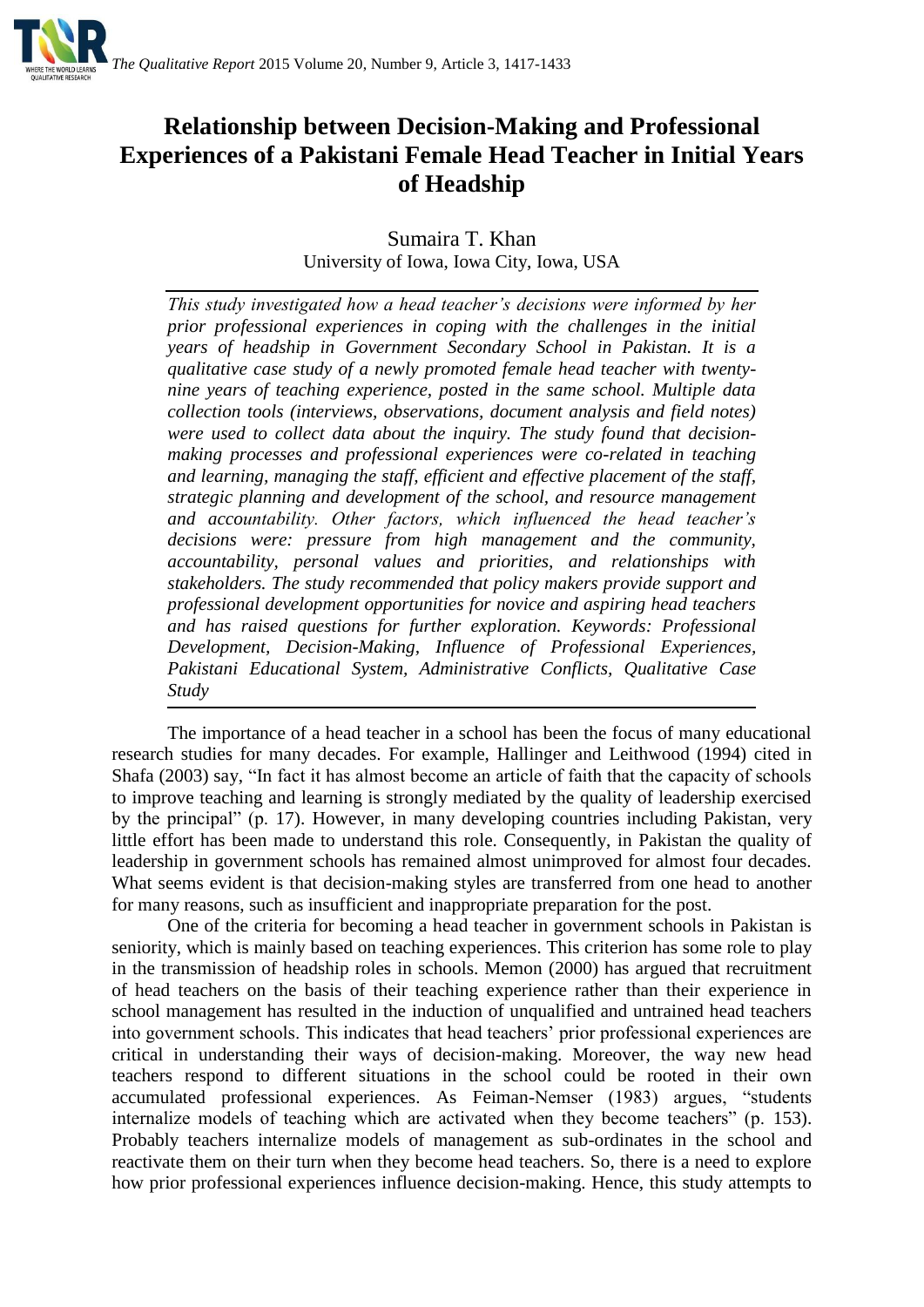unpack the influence of prior professional experiences on the decision-making of head teachers in dealing with challenges in their initial years.

The ever-growing body of knowledge in educational leadership is witnessed in researchers' concentration on support strategies (Benaim & Humphreys, 1997) and professional development of head teachers (Kanwar, 2000; Shafa, 2003). Therefore, to some extent, researchers understand how various support strategies are planned, implemented and sustained; how an organization's culture in a context responds to the complex dimensions of headship; and how professional development of head teachers influences the whole process of leadership, at least in western industrialized nations. But researchers have rarely, if ever, examined the utilization of nonmaterial resources (head teachers' prior professional experiences); and have hardly ever linked them to the approaches that they take in addressing issues in the initial years of their position. This study, therefore, is significant because it will explore the co-relation of prior professional experiences and decision-making of a new head teacher. As there is a dearth of systematic studies on head teachers in the context of Pakistan, and as Kanwar (2000) claims, he was not aware of any systematic study on head teachers in Pakistan before 1998, the findings of this study will add to the growing body of knowledge in Pakistan. The purpose of this case study was to gain insight into the process of how a head teacher's decisions are informed by her prior professional experiences in coping with the challenges in initial years in a well-established government secondary school in Pakistan and to explore the factors, other than professional experiences, which tend to influence a beginning head teacher's decisions in dealing with those challenges.

The research that this study addresses is: How are a head teacher's decision-making processes informed by her prior professional experiences in dealing with challenges in the initial years of a headship, in a government secondary school in Pakistan? Professional experiences refer to experiences relating or belonging to a teaching profession and initial years means the first one to two years' experience as a head teacher.

## **Literature Review**

#### **Challenges to New Head Teachers**

Whilst providing leadership for schools is a complex activity, regardless of experience levels of the novice head teachers, the challenges can be devastating (Daresh & Male, 2000). In exploring the nature and sort of challenges of beginning head teachers, Weindling and Early's (1987) research was one of the pioneering studies in this field. They found that nonfamiliarity to the culture of the school was one of the main challenges for new head teachers. Furthermore, their study highlights the differences in new head teachers' approaches with the head teachers' prior to them as the possible cause of the issue. They recommended appropriate professional development training for head teachers and improving preparation of head teachers.

Although becoming a head teacher is a major step in the professional life of an educator (Pounder & Young, 1996), losses of moving to a headship were felt most seriously in terms of relationships, the loss of friendship with and support from previous colleagues and association with pupils (Draper & McMichael, 1998). Parkay and Currie (1992) have identified five stages that head teachers go through in their first three years. They are: survival, control, stability, educational leadership and professional actualization. During all the aforesaid stages, they face challenges of varied intensities and complexities. Benaim and Humphreys (1997) discussed Dunning (1996) who has identified three categories of problems experienced by new primary head teachers: those internal to their school, those external to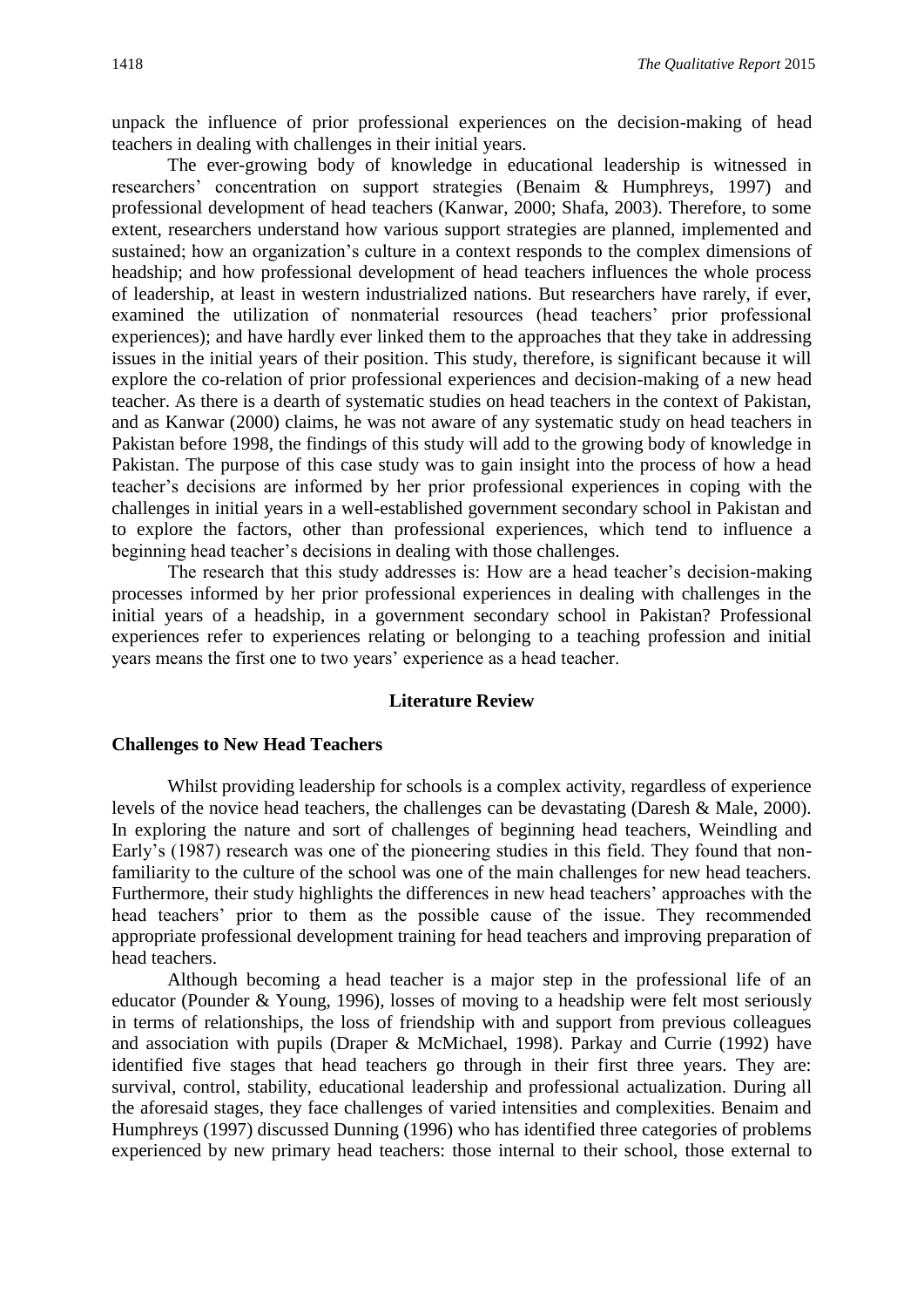their school and those related to staff and staffing issues. These studies suggest strong advisory support for novice head teachers during their first year of inauguration.

School administrators are confronted with a complex array of multi-faceted challenges from "learning the ropes" for the day-to-day operation of the school to enhancing the school culture so that it becomes more educative (Parkay & Currie, 1992). According to Ronkowski and Iannaccone (1989), cited in Normore (2003), perhaps the most difficult challenge that the beginning school administrator faces, however, is the need to develop a professional identity, "an image of the self," as a proactive leader who can make a difference. Male (2000) identified the central problem as being about managing geographical location of the school; mentoring for the new head teacher was recommendation of the study.

Macmillan (1994) identified the head teachers' role distance from the rest of the staff, and the chasm that exists between themselves and teachers in perception of role and school culture. This led to both groups feeling a sense of isolation from each other (Benaim & Humphreys, 1997). Weindling and Pocklington (1996) similarly reported new heads in England coping with difficulties caused by previous head teachers' styles and practices. Hobson, et al. (2005) in their literature review about mentoring the beginning head teachers have pointed out some generic problems that new head teachers encounter in/outside the United Kingdom (UK). Those included negative feelings associated with professional loneliness, coping with multifold tasks, and dealing with the school budget. Their literature review also looks into the support strategies for novice head teachers' induction in their schools and recommends support strategies according to the needs of new head teachers.

Multiple challenges to new head teachers can cause anxiety, which was investigated, for instance by Daresh and Male (2000) who found that new head teachers reported that they experienced a short "honeymoon period," followed by an intense culture shock related to their change of status. It was the worst for head teachers who were promoted in the same school. Dealing with these challenges, head teachers have recourse to their value systems and professional goals (Shafa, 2003).

All the research findings presented here reveal that most of these researchers argued for the mechanism of coping with the challenges at the beginning stages. They see solution in professional development trainings, which are undoubtedly effective devices for adjusting successfully in a new set up with different demands and responsibilities. However, a very important aspect that these researchers seem to be surpassing, is the resource that they are already equipped with; their prior professional experiences.

# **What Facilitates New Head Teachers in Decision-Making Process?**

Shafa (2003) argues that head teachers' approach to deal with challenges depends mainly on their value system, and personal and professional visions. Personal values facilitate their decisions in both the technical and managerial nature of challenges. Their personal values are deep-rooted in their experiences. In a school context, those can be termed as professional experiences. The views of Shafa (2003) were further strengthened by Daresh (2004) when he used "lenses" for already existing mental models of the head teachers. He emphasized that "each [decision] is made through certain lenses that individuals bring to the job and the sources of those lenses vary" (p. 14). Concisely, value systems, personal choices, and mental models of the decision maker seem to be guiding them in the decision-making process.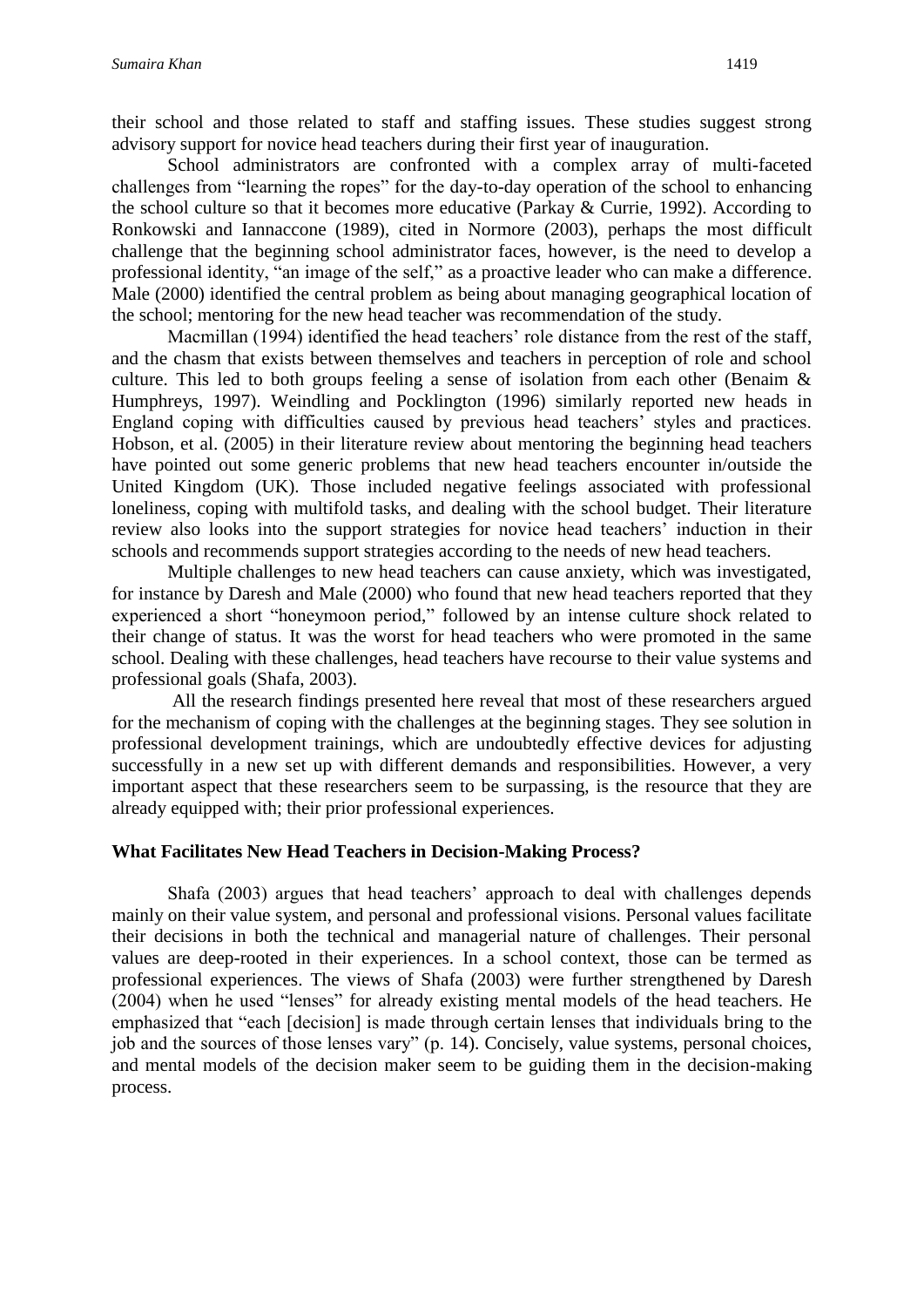## **What are the Factors that Influence Decision-Making?**

Decision-making being a cognitive process of adding and retrieving information from the brain's memory pushes one to explore which factors influence the decisions of a decision maker. Hence, the following paragraph briefly delineates influencing factors on the decisionmaking process.

*Personal Values*: "the decision maker will make decisions consistent to his/her values" (A Lexicon of Decision Making, n.d.). Therefore, new head teachers make decisions based on their personal values that are shaped by professional experiences.

*Lack of Confidence* also influences decision-making. This is true in cases where an individual with authority is of relatively low status (Enayati, 2002). Lack of confidence may be because of no prior managerial training in case of head teachers.

*Status and Power* is also a potential influencing factor on the decision-making process (Enayati, 2002). Within their schools, head teachers hold a powerful position and hence are charged to make major decisions. However, at the district level their status changes from top positions to middle managers that, in turn, influence their decision making about their schools. Moreover, *Needs, Goals, and Hopes*: Newman (1999) argue that people's needs ands desires guide their decisions. Therefore, head teachers consider need of schools, schools' strategic goals, and anticipate results before making any decision. In addition, *Social Factors*, according to Jackson (as cited in Enayati, 2002) social factors do influence the decisionmaking process. Social factors refer to chances of agreements and disagreement of others who are likely to be influenced by the decision. He argued, "decision-making is not simply rational information gathering" (as cited in Enayati, 2002, p. 6). Rather empirical evidences reveal that individuals pull back when her/his decision is intercepted by others. However, according to Asch (as cited in Enayati, 2002), "in the presence of just one other person who agreed with the subject, subjects persevered in the face of oppositions" (p. 6).

Almost all of the above influencing factors stem from past experiences, observations or generally accepted facts. These prior impressions of experiences are so strong in human life that they influence the cognitive process of decision-making. In the professional career of a head teacher, these will be part of the professional experiences which, among other factors, tend to influence the decision-making of head teachers in their exercise of leadership.

# **Relationship Between Decision-Making, Prior Professional Experiences and Challenges**

According to (Descriptive approaches to decision-making, n.d.), there is a relationship between prior professional experiences and decision-making to address challenges, because "factors such as existing knowledge and previous experience of similar situations combine in the individual to create a unique body of knowledge and professional process informed by, but not restricted to the information learned in formal education or training." This accumulated knowledge from prior professional experiences in brain memory becomes activated when the head teacher comes across similar or opposite situations, allowing them to make a decision that is consistent with the pre-existing mental pattern (brain physiology). In addition, due to cognitive processes, the information given to brain memory to preserve, once internalized, is used almost without consciousness. Terry (1995) argues that "three sources from which to seek guidance include the past, present and alternative image of future possibilities" (Radical change: Methodology of Empowerment, Fifth Paragraph). In the context of school, a head teacher can seek guidance from her/his prior experience to guide decision-making in dealing with the challenges in her/his present role. Likewise, Ubben, Hughes and Norris (2001) cited in Khaki (2005), say that principals bring in their values, beliefs and philosophies to schools and make their decisions in light of them. Khaki (2005)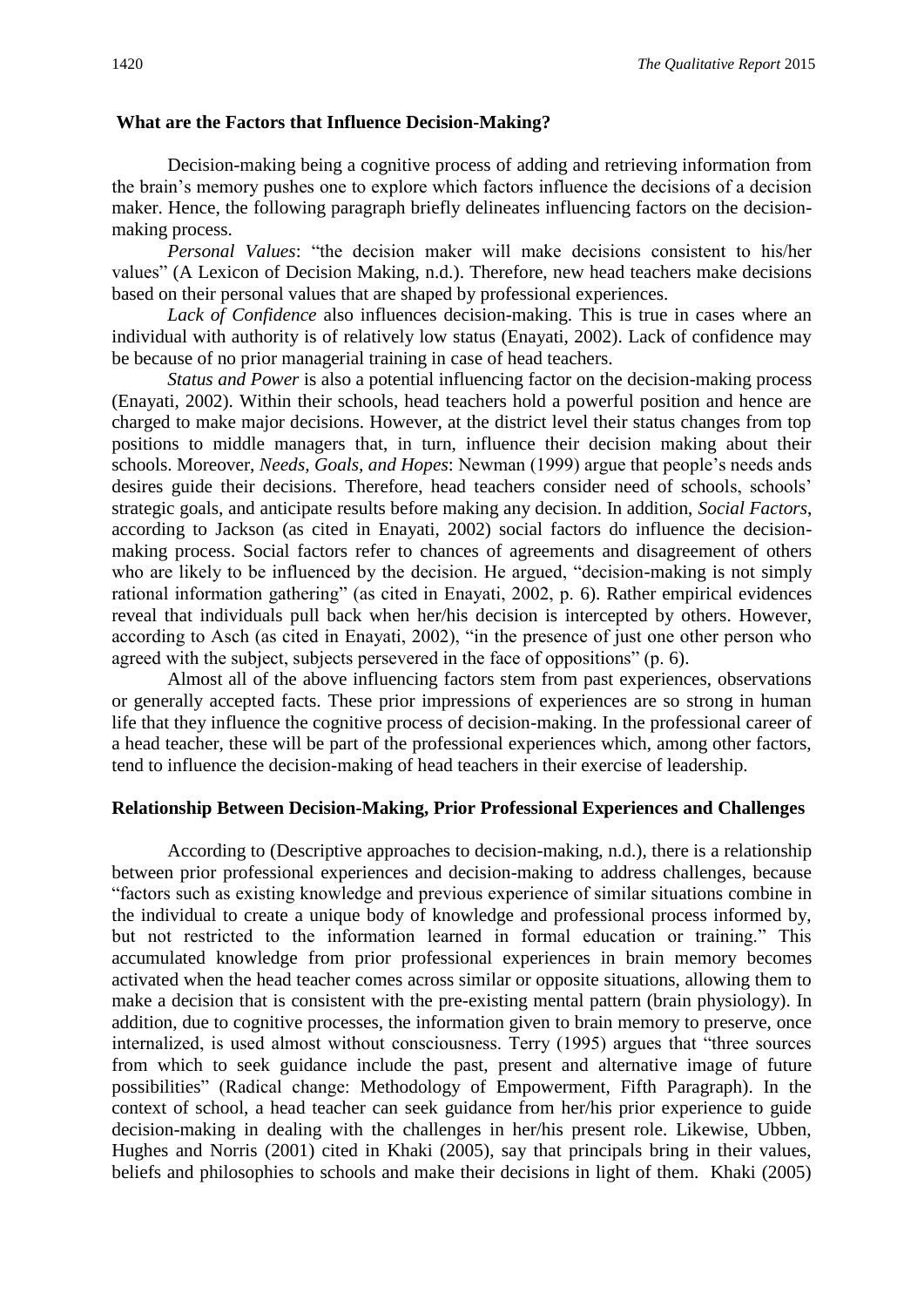further found that the government head teacher, in his study of three head teachers, drew on his professional experiences when he had to make decisions.

The above review of literature provides a strong stage for me to investigate how the above factors influence a newly promoted female head teacher's decision in dealing with challenges in initial years of headship in Pakistan. I have been teaching in Pakistan for more than two decades at elementary school, high and higher secondary levels, and in a professional development institution. This is a significant study for me because the findings may benefit me to devise, organize, and facilitate professional development courses for novice and aspiring head teachers. The findings may further help me recommend policies to address head teachers' issues and improve the quality of education and educational management in Pakistan.

## **Methodology**

This inquiry was to explore the relationship between decision-making and prior professional experiences of a head teacher in dealing with challenges in initial years as a head teacher in a Government Secondary School in Pakistan. A qualitative research paradigm was an appropriate approach for this study because qualitative research offers valuable ways to explore the qualitative world of human beings (Creswell, 1996, 1998; Schumacher & McMillan, 1993). Other reasons for employing a qualitative paradigm included: Firstly, the inquiry focus was on the *process* of decision making in the transitional years of a head teacher, from a teacher to head teacher, and qualitative research emphasizes the process (Bogdan & Biklen, 1998). Secondly, there were no pre-determined variables within professional experiences therefore influencing factors on the decision-making required *exploration*, and qualitative research entails exploration of event / incident / phenomenon (Flick, 1998; Thomas, 2003). Thirdly, the research question needed a *detailed view* of the topic, which means one cannot address this question without having in-depth understanding of the process, which is the characteristic of qualitative research paradigm (Creswell, 1996, 1998). Fourthly, my intention was to see research participant in a *natural setting* (Freebody, 2003; Ross & Rallis, 1998; Thomas, 2003), to observe, to validate, and to explore the process of decision making as much as possible by interpreting the findings of the study, and qualitative research was more suitable for that. Finally, qualitative approach allows the researcher "to learn at first hand, about the social world they are investigating by means of involvement and participation in that world through a focus upon what individual actors say and do" (Hitchcock & Hughes, 1995, p. 12). I actively participated in the process, and hence, learnt more about the study. All of the above mentioned dimensions of the research question helped to decide on qualitative research paradigm, and within that a case study tradition was chosen for this study.

# **Case Study**

Case study tradition was chosen for this exploration for three reasons; firstly, case study offers explanations for the way things happen (Thomas, 2003), and the nature of my inquiry demanded explanation rather than describing in figures. Secondly, this inquiry has "pre-determined boundaries" (Creswell, 1998), which are professional experiences in teaching in Government Secondary School. It also allows a researcher not only to find out the facts but also to transcend from *what is seen to what is unseen.* For example, in this study knowing head teacher's decision-making to deal with challenges in transitional years was not sufficient, but to reach to the roots of these decisions in order to see their implications for her professional development and effectively playing the role of a head teacher was important.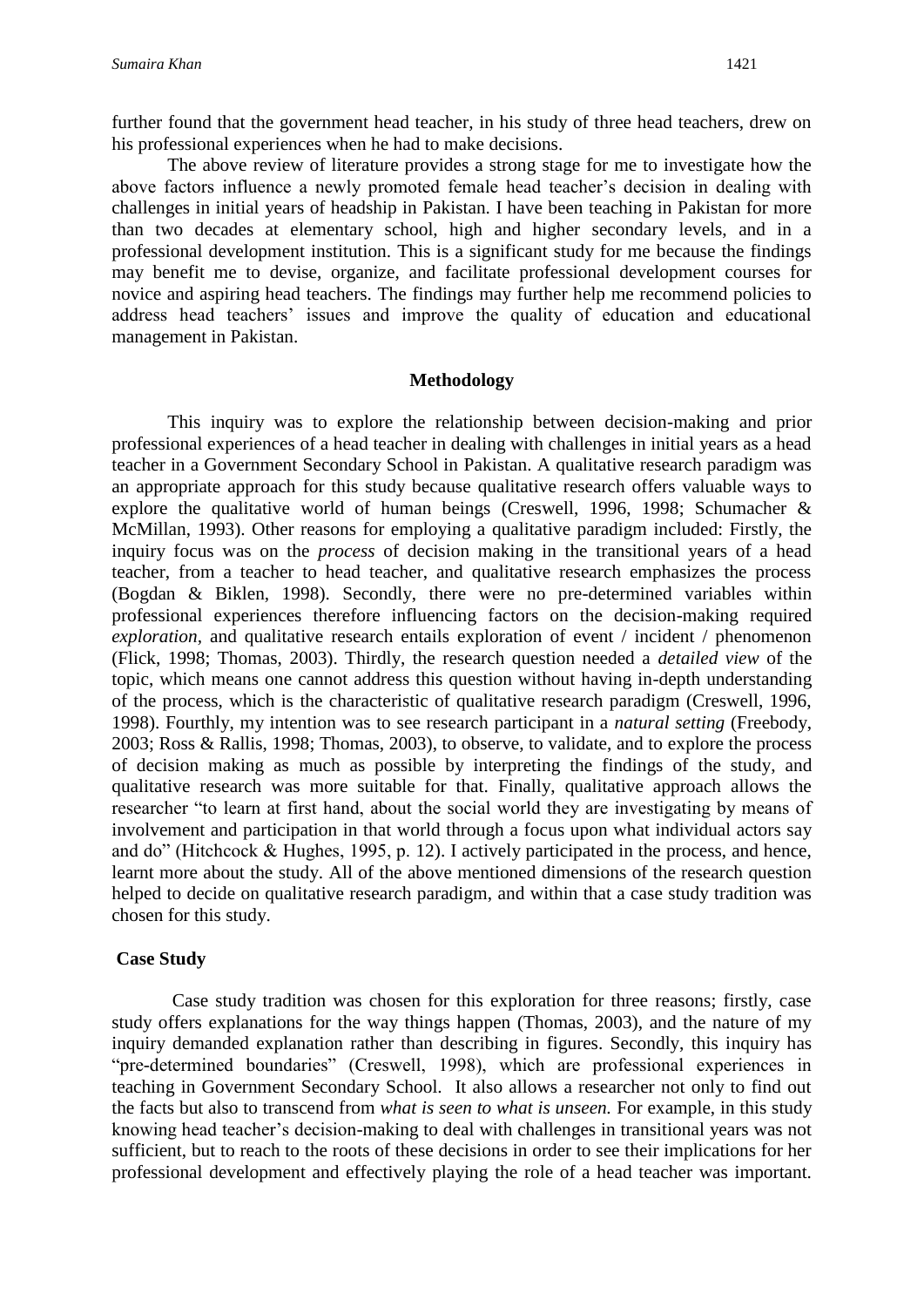Finally, within case study experience-narratives approach was selected for this investigation because it not only allows the research participant to describe influential events in his/her own life, but at the same time it is focused and allows both research participant and researcher to make meaning out of the influential events (Thomas, 2003). As Tajik (1998) argues "qualitative case study allows us to begin with a blank paper and write onto it the reports of what occurs during the process" (p. 24). Therefore, a qualitative experiencenarrative case study was chosen for this study.

# **Research Context**

This study was conducted in Pakistan. It would thus be appropriate to delineate a brief sketch of Pakistani education. There are three major types of schools in Pakistan that include Public, Private and Religious. The majority of children (approximately 80 %) attend Public school. Public schools in Pakistan are single sex at secondary (grade 6 to grade 10) and higher secondary levels (grade 6 to grade 12). Therefore, they are supervised separately. Females supervise girls' schools and males supervise boys' schools. This particular research was carried out in Pearl<sup>1</sup> Government Girls Higher Secondary School (PGGHSS)<sup>2</sup> in the area near the periphery of the metropolitan city of Pakistan. The school was upgraded to higher secondary level in 2004. However, the principal, subject specialists (teachers who teach grade 11 and 12) and other staff for higher secondary level have not been assigned to the school so far. Therefore, the same head teacher who was heading the school at secondary level still heads the school. This school was established in 1958. There are two shifts in the school: morning shift is for Secondary and Higher Secondary students and afternoon shift is for primary level students. This research was conducted in the morning shift with the head teacher in charge of the school.

#### **Research Participant**

Looking into the variables in the research question, the "purposive sample method" (Sidhu, 1984, p. 265) was adopted which means selecting samples "that are likely to be information-rich with respect to the purpose of the study" (Gall, Borg, & Gall, 1996, p. 231). A newly-promoted position was more suited for this inquiry question as with the passage of time other links from administrative life, for example, reshaping of beliefs by getting through some effective professional development courses, may influence decision-making (Dollard, 1949 as cited in Goodson & Sikes, 2001).

Nadia<sup>3</sup> was invited to participate in the study after I collected her promotion records from the district office. She agreed to participate in our third meeting. Nadia Khan has been the principal of Pearl<sup>4</sup> Government Girls Higher Secondary School for the last year. She joined the teaching profession in 1974 as High School Teacher (HST) in the same school. Since then, she has been serving in the same school at different ranks.

Nadia's professional trajectory includes classroom teaching (twenty-nine years), assistant head teacher (one year) and head teacher (one year). She likes her job and has viewed it as "worship" from day one. In other words she takes as seriously as prayer. While recalling her experiences, Nadia said that she faced numerous challenges in the beginning of her teaching life, including classroom management, discipline, and pedagogy, as she found

**.** 

<sup>&</sup>lt;sup>1</sup> Pseudonym

<sup>&</sup>lt;sup>2</sup> Higher Secondary Schools means grade  $6<sup>th</sup>$  to grade  $12<sup>th</sup>$  (grade  $11<sup>th</sup>$  and  $12<sup>th</sup>$  are called Higher Secondary

Classes in the context of Pakistan).

<sup>3</sup> Pseudonym

<sup>4</sup> Pseudo name of the school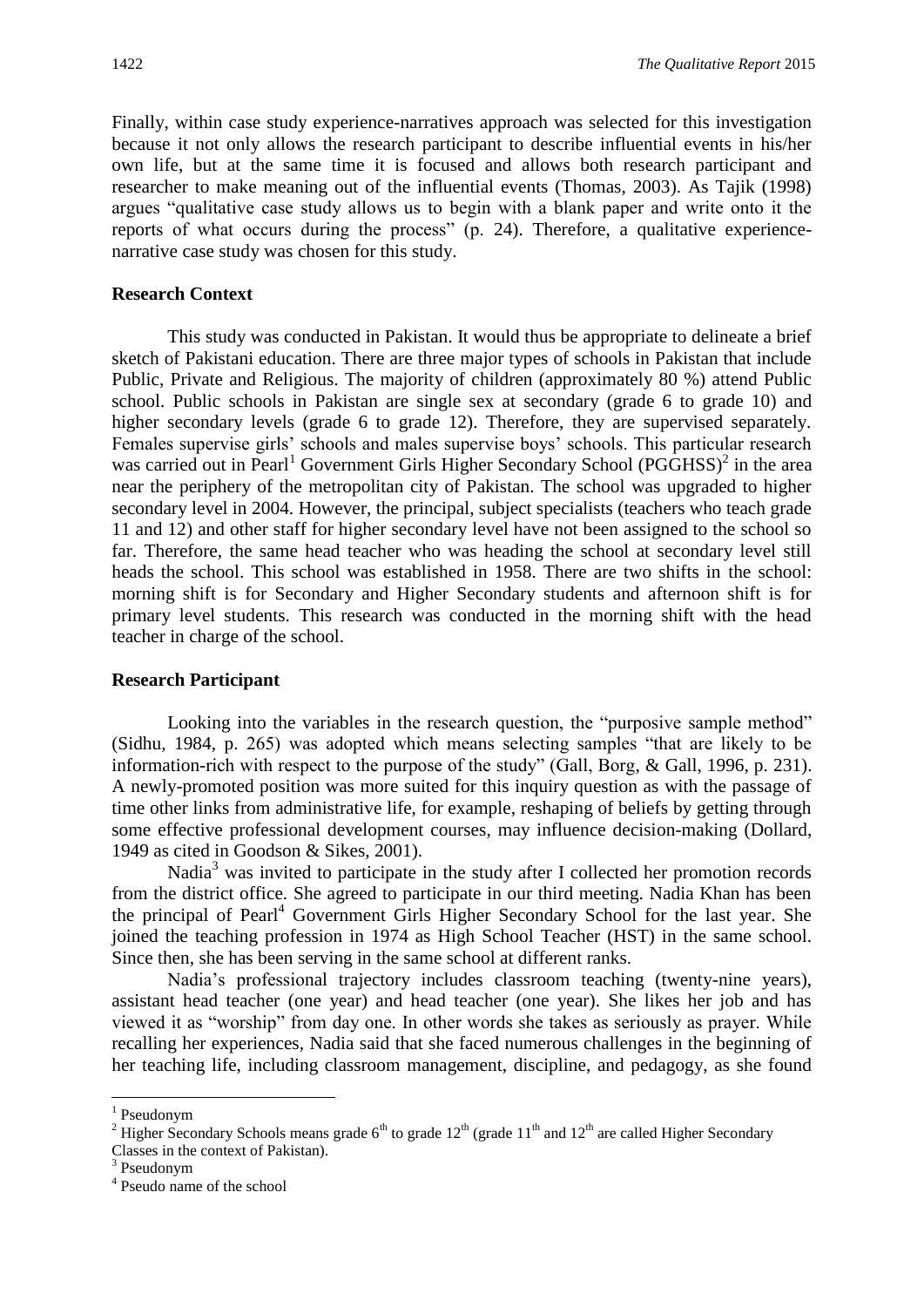**.** 

reality different from the content of her pre-service teaching course. She acknowledged her head teacher's and colleagues' support and co-operation during her induction period in school. During her teaching career, she has received five in-service short-term trainings; two in mathematics content knowledge, two in computer literacy and one head teachers' training. She did not find them useful in her teaching because of the quality of those training sessions.

During her whole professional career, Nadia has worked with five different head teachers in the same school. In the twenty-nine years of her teaching responsibilities, she hardly worked closely with any head teacher. However, before becoming a head teacher, she remained assistant head teacher for a year, which provided an opportunity for her to work closely with the head teacher and to learn about headship roles.

Comparing all her positions, Nadia said that she missed her teaching life because during that time she was the center of attention and received respect from the students. She said that she tried to respect the students, and always remained honest and loyal to them. Her teaching responsibilities included taking care of everything related to students such as taking daily attendance, maintaining registers, collecting fees, grading, teaching mathematics to different grades, checking their notebooks, giving tests, maintaining discipline in the class and dealing with students' parents. During those years, Nadia went to the head teacher's office whenever she was called. When talking about decision-making, she very comfortably admitted that all decisions, regardless of their nature and importance, were made by the head teachers as far as she knew and were implemented by the assistant head teachers. Therefore, it seems like she was never provided an opportunity to make any decision about school, teachers, students or staff.

Whilst recognizing that her experience as assistant head teacher was the most beneficial year in terms of getting an understanding of the activities in the office, Nadia feels that she was not ready to take up the responsibility of being assistant head teacher in the school. She said that she learnt everything about assisting head teacher on her own and that was really challenging. She seemed disappointed by the attitude of the head teacher (being not supportive in her informal training), teachers (being non-cooperative) and staff during that year. She claimed that during that year her relationships with teachers and staff started being affected negatively. Her responsibilities as assistant head teacher included assigning provisional periods<sup>5</sup> to teachers and maintaining the teachers' attendance register. In other words, she was the connecting channel between head teacher and teachers. Here one can see the shift of responsibilities from teaching students to managerial tasks in management. She viewed her role as an implementer. She conveyed all the messages and orders from head teacher to teachers. She was not involved in any kind of decision-making even at this stage. It seems like not involving teachers and assistant head teacher in any decision-making process is not uncommon or unusual for her. In the Pakistani context, the experience as an assistanthead teacher is considered as a prerequisite for becoming the head teacher, and promoting a teacher to assistant head teacher is practical preparation of head teachers without providing any pre-rigorous training for the post. Nadia is not satisfied because she was not given a leadership role.

Although Nadia has received headship training, she felt unequipped in terms of expertise and power. She argued that the training was ineffective because of its time, content and duration. It was given to her three years before taking up the headship position. She felt that responsibilities of a teacher were different from responsibilities of an assistant head teacher, and she found that within the same office, responsibilities of a head teacher are very different from those of an assistant head teacher. She faced diverse challenges in her new position.

 $<sup>5</sup>$  Temporarily assigning extra periods to teachers, in the absence of the subjects' teachers in Pakistani context.</sup>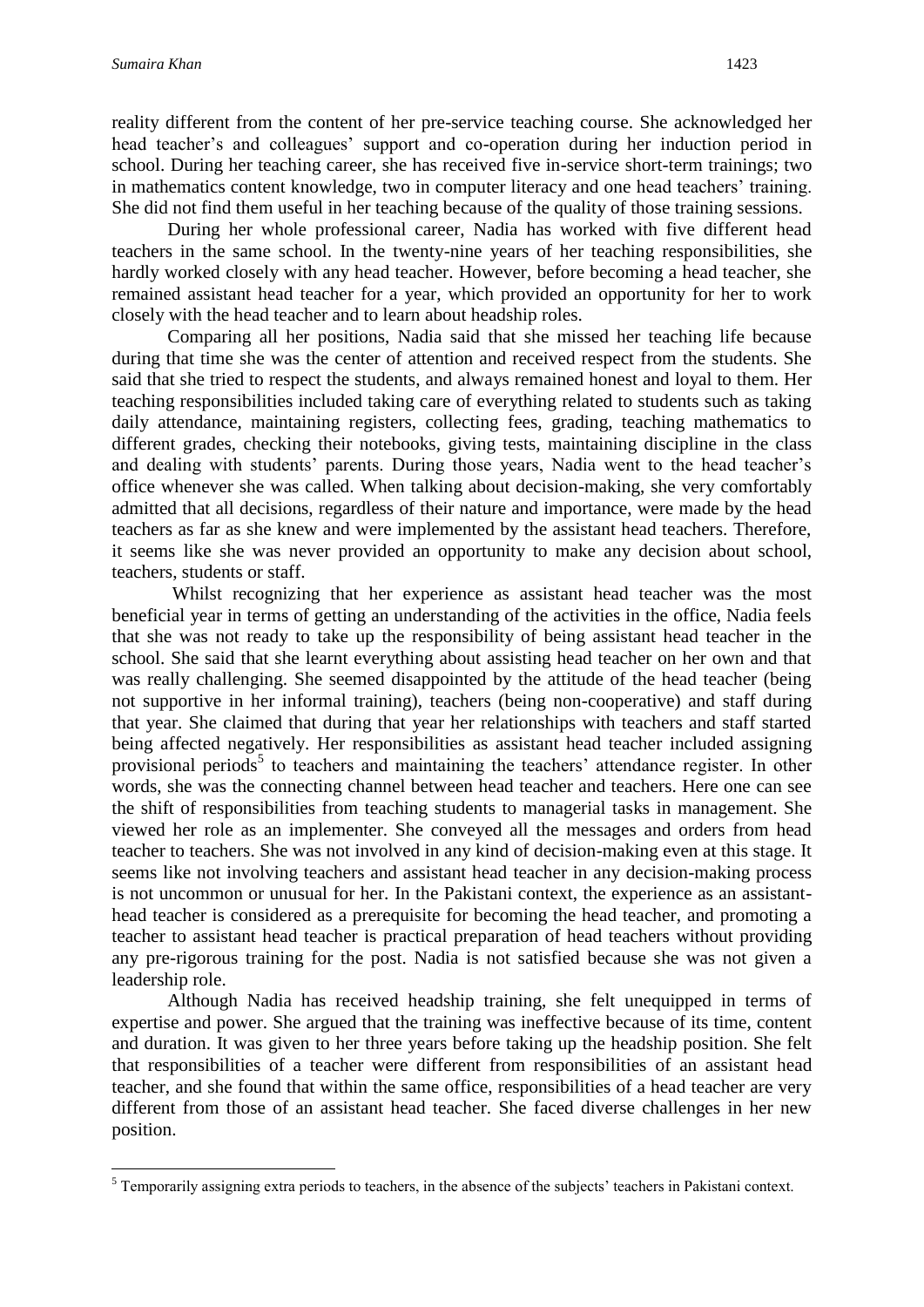### **Data Collection Processes**

For recognizing relationship in qualitative variables (prior professional experiences and decision-making), multiple data collection sources were utilized to collect data. Multiple tools, for example interview, observation, document analysis, and informal conversation, are appropriate to view the study from different dimensions (Yin, 1989). Those dimensions would be helpful to arrive at trustworthy conclusions.

# *Interviews*

The nature of the research question required collecting information about the head teacher's past and present professional experiences; therefore, interviewing was appropriate because interviews "are excellent means of finding out how people think or feel in relation to a given topic" (Darlington & Scott, 2002, p. 50). Semi-structured in-depth interviews were adapted because these were helpful in getting more detailed information about certain issues as Smith, Kleine, Prunty, and Dwyer (1986) argue that narratives represent events in an individual's life, obtained with the help of lengthy interviews. Interviews include significant stories of others, in order to embed the narratives in a broader context. So this type of interaction results in mutual learning to understand the interviewee's thinking process, which is the purpose of every qualitative inquiry.

Five interviews of varying durations- from 20 minutes to one hour, were conducted. In order to keep the direction of the interviews focused and collect as much relevant information as possible, interview-guiding questions were shared with the head teacher beforehand. All interviews were done in Urdu as per her convenience, which were later translated into English. Initially the interview site was the school but after the second interview, I realized that due to interviewee's multiple tasks, maintaining privacy and avoiding disturbance was almost impossible. Therefore, the participant invited me to her home to provide an environment conducive for recording, maintaining privacy, flow of thoughts, concentration, attention, pace and direction of interview. I accepted her invitation and conducted interviews at her home after school.

## *Observation*

Observation was another tool that I used for "making the familiar strange" (Glesne, 1999) and collecting information in the research context. In order to find out the influence of prior experiences on the decision-making of a head teacher, I used observations because it "is a very effective way of finding out what people do in particular context, the routines and interactional patterns of their every day life" (Darlington  $&$  Scott, 2002, p. 74). The purpose of observation was to see her decision-making in a natural setting, and to identify if there were areas in management where she was particularly referring to her previous experiences in dealing with the challenges.

# *Document and Records Analysis*

As the research participant was promoted to a headship position in the same school where she has been working since 1974, it was reasonable to ask for documents such as order/notice books, meeting agenda books, and movement registers. She also shared some pages from her personal diary with me.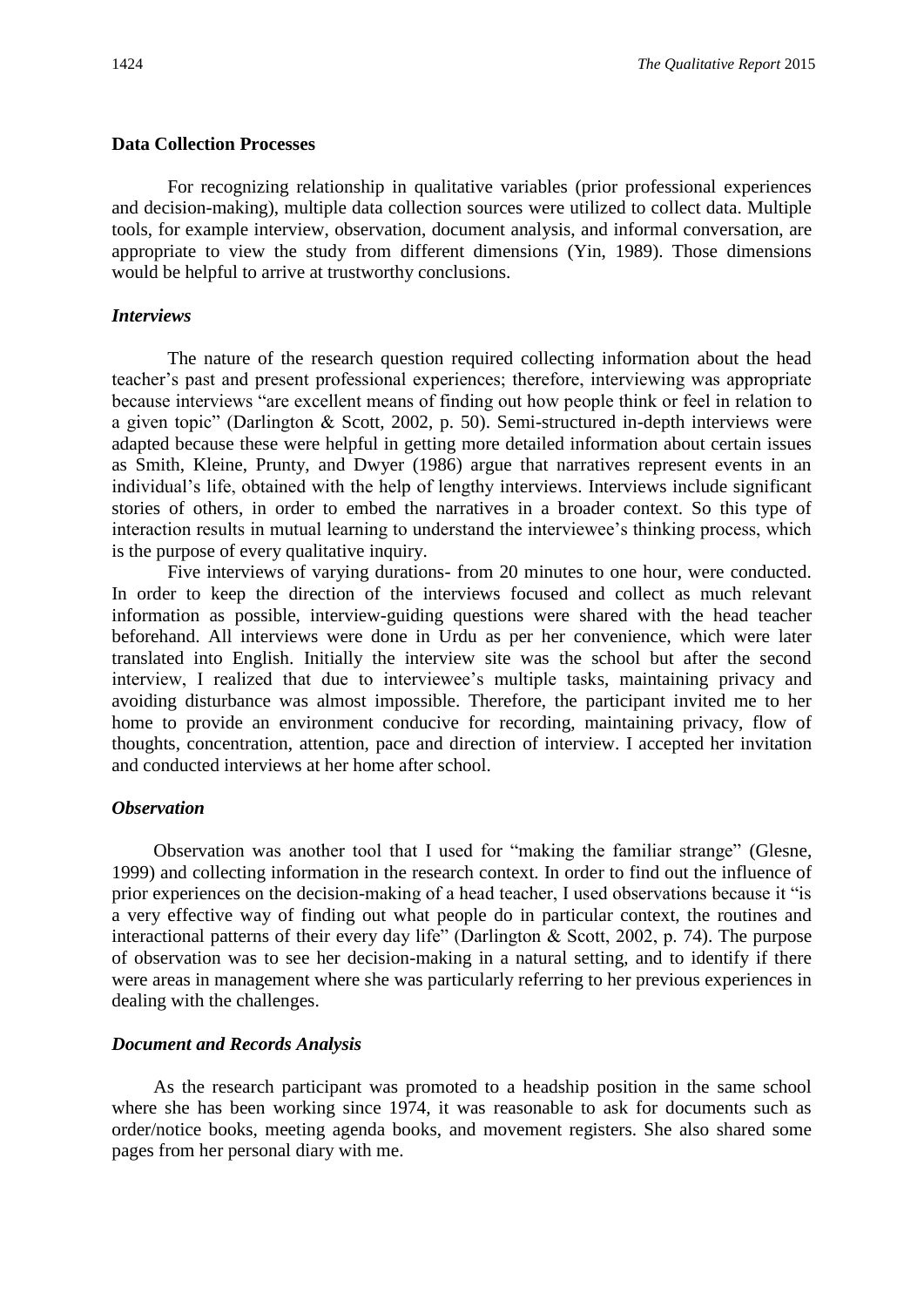#### *Memos*

I wrote reflective memos as the research progressed and then consulted them for summative data analysis. Reflective memos were good in clarifying confusions about her statements, actions and about my observations. I always read them before starting the sessions and they refreshed my memory, so they were effective tools to keep the flow of information from one session to another.

# *Data Recording Procedure*

The data included tape recordings of the interviews, interview transcriptions and translations (from Urdu to English), reflective notes on the transcripts, and field notes.

# **Data Analysis**

Many researchers have defined data analysis in different ways. For example, Bogdan and Biklen (1998) have defined data analysis as "the process of systematically searching and arranging the interview transcripts, field notes and other materials that you accumulate to increase your own understanding of them and to enable you to present what you have discovered to others" (p. 157). Regarding data analysis commencement, Merriam (1988) argues, "analysis starts with the first interview, observation, and the first document read" (p. 119). About its nature and purpose, Merriam (1988) asserts, "it is an interactive process throughout the process in which the investigator is concerned with producing believable and trustworthy findings" (p. 120). Working in the described framework, I carried out the analysis process throughout the data collection period to focus and update the participant on the evolving shape of the study.

Data analysis started from the very first meeting with the head teacher and continued until the last interview. I found it fruitful because with the help of formative analysis, I was able to identify the gaps in data, ambiguities in statements and emerging themes. After going through the process, I strongly feel that without formative analysis in qualitative research the quality of findings as well as the efforts of researcher is likely to suffer.

Once fieldwork was over, the major exercise of data analysis was carried out with the help of my academic supervisor. Available data was thoroughly studied and categorized under various themes. During analysis, the researcher kept in mind Bogdan and Biklen's (1998) view that, "the researcher's primary goal is to add to knowledge, not to pass judgment on a setting" (p. 34). Color codes were used to identify themes in the data. At this stage, I realized that relationship was varied for different areas in school leadership. So I decided to present data analysis in thematic fashion. That would be helpful for the reader to see the intensity and density of the co-relationship of decision-making and prior professional experiences in different leadership areas.

# **Ethical Considerations and Remedial Alternatives**

As this study was conducted in an institution, I followed ethical protocols determined by The Aga Khan University- Institute for Educational Development (AKU-IED) Ethical Review Committee (ERC). I remained conscious about those standards from the beginning of the research. For example, voluntary participation, consent forms, confidentiality, privacy and freedom of withdrawal at any stage of the study were afforded the participant.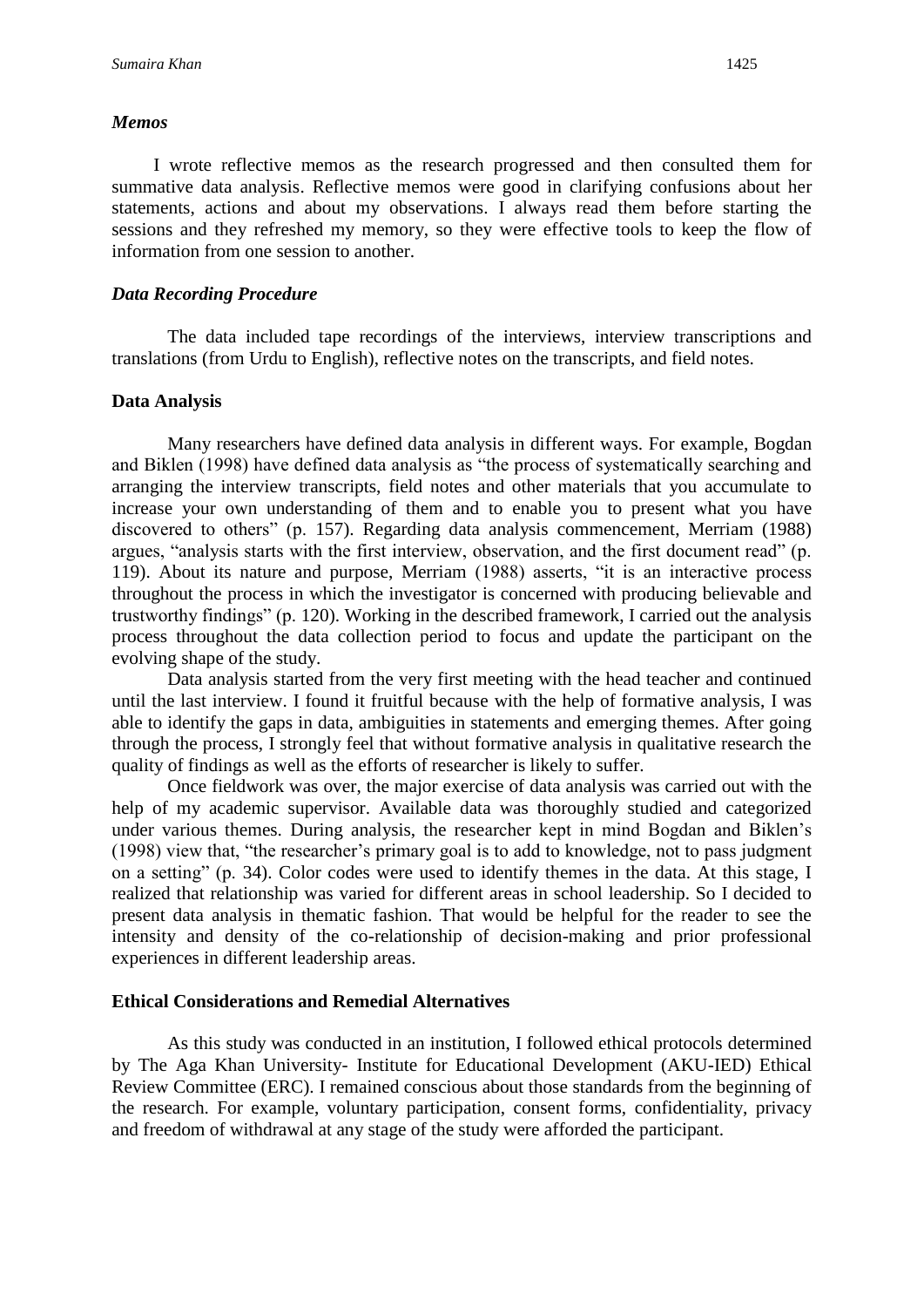#### **Findings and Discussion**

The following section presents findings of the study.

#### **Findings**

Findings are discussed in thematic fashion. Each theme discusses the relationship of decision-making and prior professional experiences within the respective theme.

# **Teaching and Learning**

Data from various sources, such as formal interviews, informal conversations, observations, and document analysis, reflected that Nadia considered the area of teaching and learning of her interest, her top priority and the ultimate goal of the school. She acknowledged her experience as a teacher. She believed that her previous experience in teaching facilitated her role as a head in decision-making, in areas related to classroom such as checking students' registers, setting the timetable and understanding teachers' and students' problems and their needs. For example she said:

If I would not have that experience in teaching, I would not be in a position to check: results, monthly attendance registers, transfer certificate (TC) …. But today I am aware of the rules for everything in the school, so I am in a position to deal with those. (Interview, 06/05/2005)

Data suggested that Nadia faced challenges in subject allocation, in setting the annual time-table and settling problems related to students. It seemed that her decisions in this area were influenced by her prior professional experiences. However, the degree varied. For example in subject teachers, resource arrangement at classroom level, and in maintaining discipline in school, her decisions, to greater extent, were influenced by her prior professional experiences. But strong relationship was not identified in decision-making and professional experiences in dealing with challenges related to the relationship with students.

# **Managing Staff**

Leading and managing staff seemed to be more challenging for Nadia in terms of decision-making in dealing with challenges. As data revealed that Nadia joined the position with some expectations regarding her "power parcel" (Benaim & Humphreys, 1997) and "order and obey" attitude given in authority of head teacher. However, being promoted in the same school was the first obstacle in controlling the school for which Nadia was unsatisfied with her own role in the school. In addition, she was confronted with the challenge that Weindling and Pocklington (1996) have reported that new heads in England cope with difficulties caused by previous head teacher's styles and practices. She said that, "I cannot control teachers; they are spoiled by our previous head teacher…. If I would have replaced some strict head teacher, I would be relatively in a better position" (Interview, 25/04/05). She remained under pressure most of the time because she did not want to adopt the previous head teacher's style but the teachers did not seem to be ready to accept any change in those practices.

It appears that Nadia strongly believed that head teachers are controlling authorities. Maybe this is coming from her own accumulated experiences when she used to observe head teachers of her own times, when she was not involved in any kind of decision-making and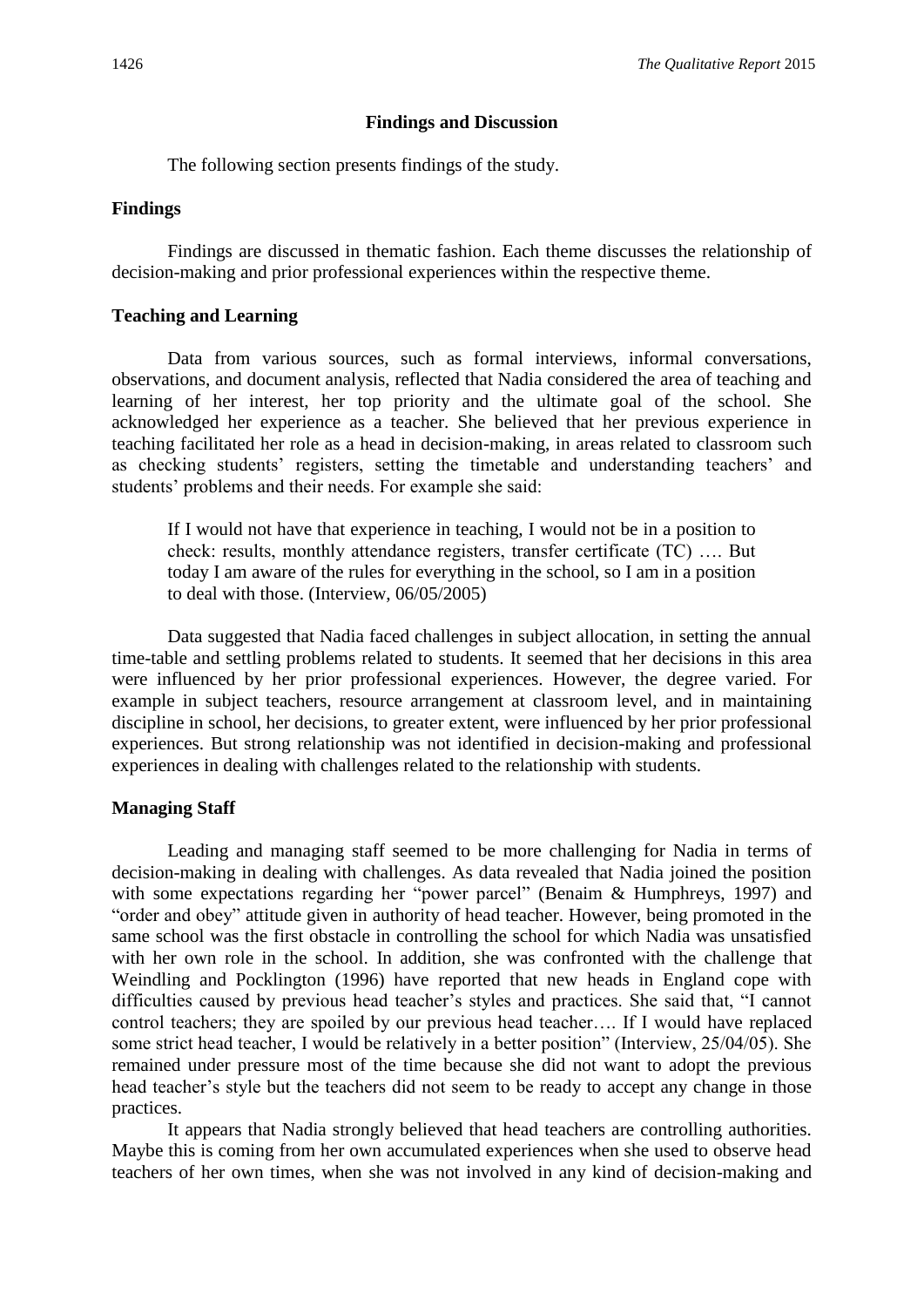was never allowed to go to the office unless she was called for. Moreover, she mentioned that her relationships with her head teachers were very good because she always carried out tasks assigned from the head teacher's office and was regular, punctual and always gave good results. So she assumed that all teachers with those qualities are good and obedient while the rest are disobedient. Therefore, in dealing with those "disobedient" teachers Nadia said, "as my previous head teachers used to say *teachers ku haram ke aadat par gaii hain* (teachers have been used to unethical practices) so it is better to keep quiet" (Interview, 25/04/05).

Although Nadia acknowledged that experience of being assistant head was useful in her preparation for headship, she regretted that her friendly relationships with teachers were negatively affected. This negative effect on relationships is perhaps one of the distinctive findings of this study, which is affecting the approach of the new head teacher to deal with challenges in leading and managing staff in the same school. Nonetheless, literature discusses professional loneliness (Hobson et al., 2003), and the head teacher's role is distanced from the rest of the staff (Macmillan, 1994), and the new head teachers, yet it does not suggest that head teacher's experience as deputy in the same school can also become a challenge for the new head teacher in dealing with challenges.

This area seems more challenging in terms of decision-making, as Nadia wanted to keep the final authority of decision-making with her, but being promoted in the same school did not facilitate that role. In making decisions in dealing with challenges, two approaches are coming out clearly, and both of them depict her prior experiences clearly, first when Nadia goes along with teachers to avoid conflicts with them, and second, when she decides with the help of some external person to keep harmony in the system.

Findings from this theme show that Nadia's prior teaching experience does not seem to be facilitating her to make effective decisions in managing staff. Surprisingly, while sharing challenges and approaches to cope with them, Nadia did not refer to her headship training even once; and data revealed that her teaching experience is facilitating her to make rational decisions. This seems to confirm Sarason's (1982) argument that classroom teaching experience is not a very good preparation for becoming an effective head (as cited in Fullan, 1992), as it seems relevant in this case.

# **Efficient and Effective Placement of Staff**

Data revealed that Nadia has developed a mental pattern of efficient and effective placement of staff, which is mainly based on "order and obey" and "strong content understandings." Therefore, while making decisions, she referred to the same criteria. For instance, the head teacher's decision of refusing to let willing teachers teach science subject did not seem appealing from those teachers' development perspectives because teachers should be given the chance to develop themselves professionally. There could be many alternatives of helping those willing teachers to teach the subject they wish to teach. That would in turn develop teachers' capacity (Sergiovanni, 1998) in the school. She could have used strategies like mentoring to help teachers, or could give teachers a chance to start teaching science from elementary level and then gradually going to secondary level, but she suppressed the teachers' motivation by a simple refusal to allow them to teach science subjects.

Nadia's decision in the area of efficient and effective placement of the staff seemed very much to have been influenced by her mental pattern from her past experiences in the school and her constant recourse to past experience to make decisions in this area. Findings from this theme substantiate the results of the previous theme that Nadia's prior teaching experience does not seem to facilitate her in making decisions other than the conventional ways that she has been exposed to, in her experiences as a teacher and head teacher.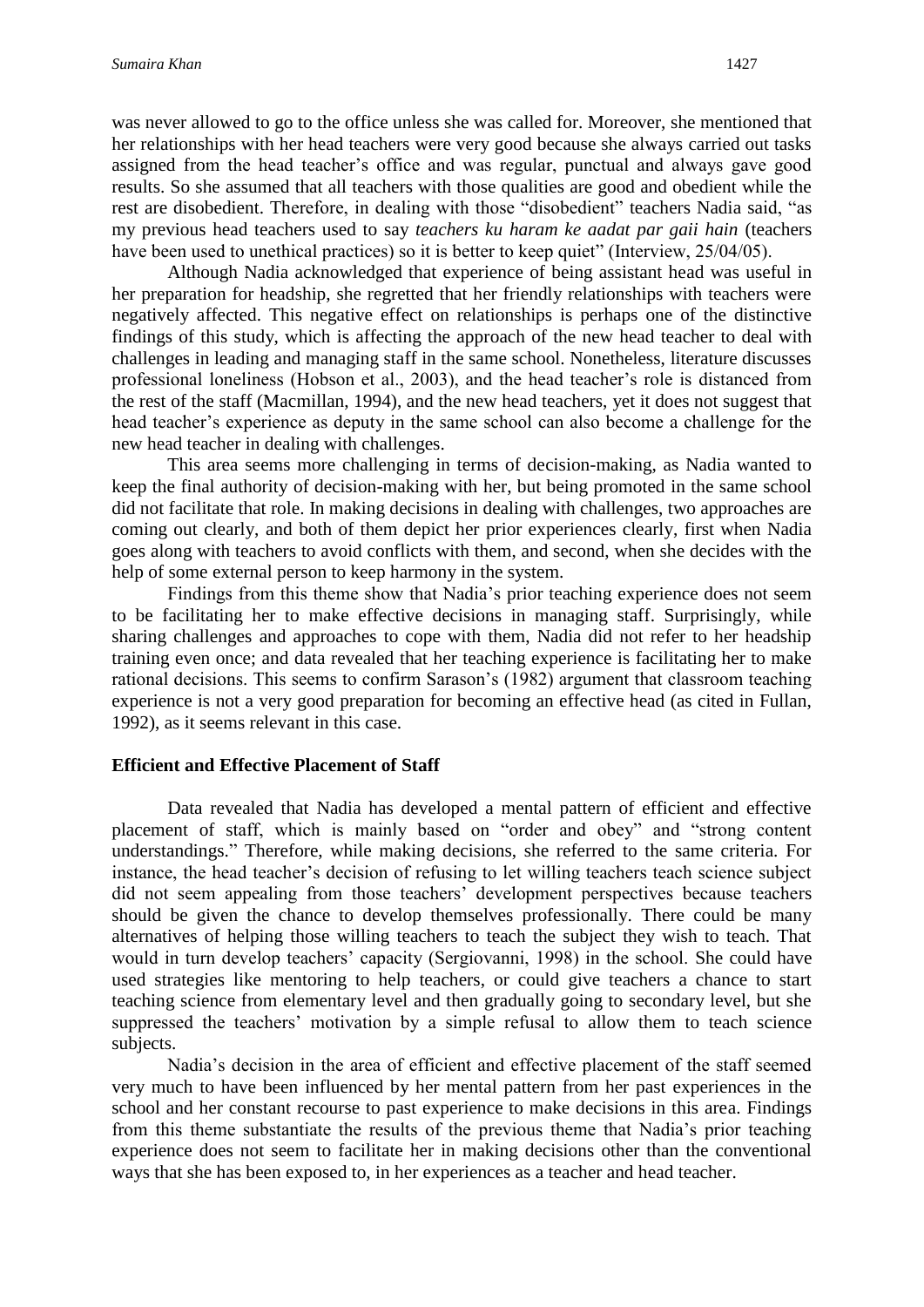# **Strategic Planning and Development of the School**

Data suggested that Nadia viewed herself as implementer of decisions more than decisions-maker in strategic direction and development of the school. She believed that in the bureaucratic context of government schools, she could not make major decisions for the school. This view is supported by Oplatka (2004) that in most developing countries, principals' power is severely limited. However, for implementation of various government policies, she certainly makes decisions. Most of her decisions in this particular area do not seem to be directly influenced by her professional experience, rather she consults experienced head teachers of other schools or the senior clerk of her own school.

Nadia did not see any use of school developmental plan as the school is led by the *District Officer*. She argued that decisions were imposed on her and she was bound to carry them out.

In summary, dealing with challenges in strategic direction and development of the school, officials are largely responsible for making decisions. Nadia saw her role as an implementer rather than decision-maker. However, Nadia does make many decisions that do not affect major policy guidelines given by the *District Office*. In her decision-making, Nadia largely takes inspiration from her past experiences with her professional colleagues, teachers or head teachers.

#### **Resource Management and Accountability**

In arranging resources for effective implementation of curriculum, most of Nadia's decisions were based on prior professional experiences. However, in accountability there seemed a mixed approach to decision-making; some decisions were influenced by her prior professional experiences, while others were dependent on some external (who were not directly involved) factors. For example, a science teacher demanded chemicals and some equipment for students' practical and the head teacher suggested for written request including the list of the required chemicals. Later on, she explained that she was careful about the use of the school's funds because "I do understand that this money is coming from poor students' pockets so we need to spend it carefully. My head teacher was also very cautious about using funds due to the same reasons" (Interview 04/05/05). Nadia further said that she wished to make teaching and learning effective in the school and for that she planned to make accountability strict in the school. She saw accountability at three levels that is; at students' level, at teachers' level and at head teacher's level. At students' level she, to a larger extent, she relied on class teachers, while for the teachers' accountability she had the plan, while at her own level, she was really careful and did not take the risk of making decisions on her own. She consulted her prior head teacher, supervisors or senior clerk in her school before making any administrative decision.

## **The Influence of the Head teacher's Mental Models on Decision-Making**

There are two different approaches coming out from the data about influences of mental models on her decision-making process. There are some areas, mostly in resolving staffing issues, where she purposely followed the decisions, which were made previously by her head teachers. For example, she said, "yes, of course I follow them [previous head teachers] because I believe we should follow good things" (Interview, 25/04/05). Often Nadia took decisions that did not seem to be based on the realities on the ground, but rather based on her prior assumptions. In other words, she seemed to take those decisions as "true-for-all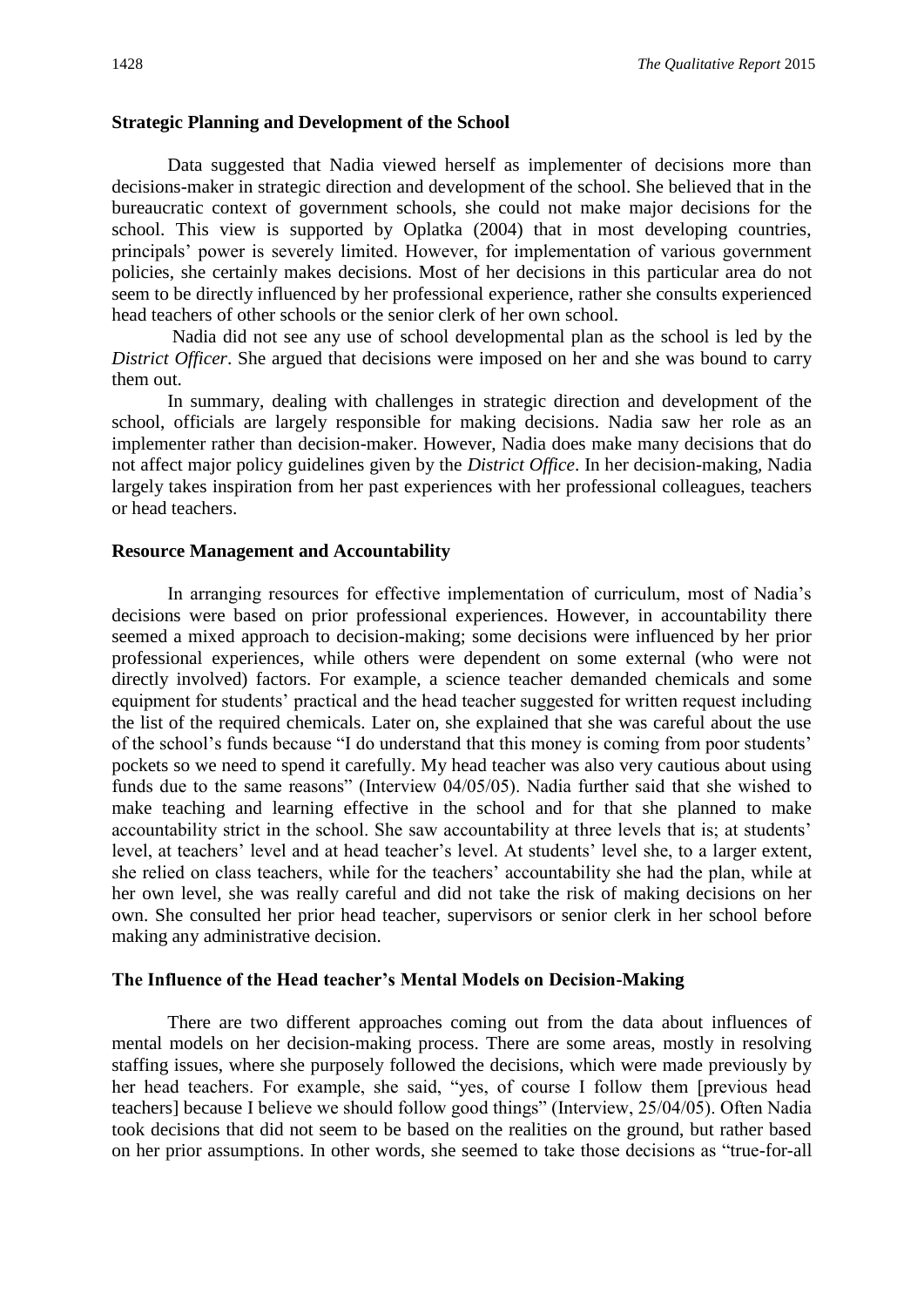recipes." Another equally important approach, which is contradictory to the first one is that she feels compelled to follow whatever were the practices of previous the heads.

#### **Conclusion**

This concluding section begins with a synthesis of the research findings, it then poses some questions for further study followed by recommendations.

# **Synthesis of the Findings**

The findings of the study explored the assumptions that a head teachers' prior professional experiences must influence her decision-making in dealing with administrative challenges in the initial years of headship. Moreover, it was found that decision-making processes and prior professional experiences were co-related in teaching and learning, managing staff, efficient and effective placement of staff, strategic planning and development of the school, and resource management and accountability. In the case of Nadia, in her new position as a head, she was facing challenges in matters which are internal to the school, for example, issues related to infrastructure, resources, and discipline, and matters external to the school, such as orders from higher authorities and community concerns, and those related to staff and staffing issues. These are the areas that Dunning's (1996) study has also identified as challenging areas for novice head teachers (cited in Benaim and Humphreys, 1997).

Another significant finding of this study was the partial disagreement with Draper's and McMichael's (1998) argument that the deputies who became heads would feel ready for the management role because of the extensive preparation they had undergone, and because of their long-term initiations into a management identity. In the present case, Nadia considered her role as "connecting channel" or messenger of a head teacher and teachers rather than the initiator or decision-maker in her assistantship role. Whilst she admitted that her (assistantship) experience was beneficial because she got familiar with office activities, as she said, "decision-making is the responsibility of a head teacher and implementation of decisions is the responsibility of the assistant head teacher" (Interview, 30/03/05). In spite of the fact that she has received head teacher training as well as experienced assistant headship, she faced many challenges in learning and knowing her role as a head teacher in the school. It is in accord with Daresh's (2004) study in which he described the case of two trained head teachers, for whom assistant headship was like giving them first hands-on experience of headship. None of these subjects are comfortable with their new authority/ positions of authority.

## **Limitations of the Study**

There are some limitations of this study that should be considered before generalizing the findings to other contexts. "Because qualitative research occurs in the natural setting it is extremely difficult to replicate studies" (Wiersma, 2000, p. 211). First, the study was done with only one head teacher. Therefore, it is quite possible that other head teachers may have different relationships between their decision-making and their professional experiences. Second, the research participant had worked in the same school for 31 years; therefore her professional exposure was limited to just one school. More exposure of a head teacher may yield different relationships. Third, this study was done in one school. Differences in culture at different schools may affect the overall findings of a study. Finally, this study relied on self-report data. It is quite possible that the research participant may have said something that she thought was a socially accepted answer rather than what was the accurate response.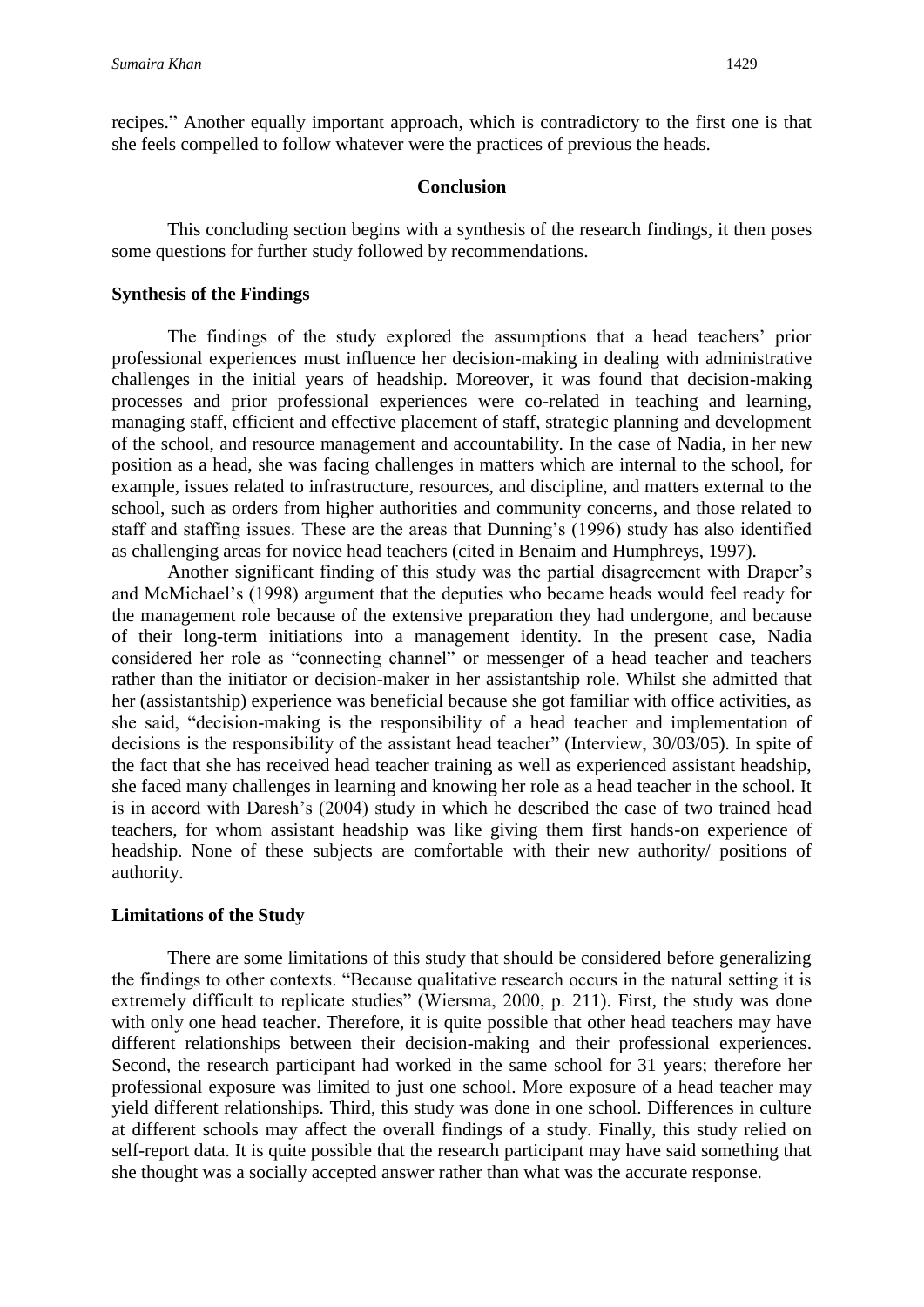# **Questions for Further Exploration**

This study showed that Nadia's tendency in decision-making to choose the option from her prior experiences was adoptive rather than adaptive. How much of this dependency on past experiences is likely to facilitate the endeavors of bringing about a change in school leadership and management in a government school is a question that needs to be explored.

Further, this investigation identified influencing factors other than professional experiences, among which pressure from higher authorities and lack of confidence were evident. What the implications are for school improvement and students' achievements in light of the kind of pressure on school head teachers, is a question that needs to be explored in contexts like that of Pakistan.

#### **Recommendations**

In light of the research findings, this study put forward some recommendations to head teachers and policy makers.

This study recommends that head teachers keep creating opportunities for the teachers to take part in the management of the school so that all invested parties understand the different dimensions of school management. It further recommends to policy makers to put policy in place to provide new head teachers with sufficient support within their contextual realities, for example, mentoring or co-head teachership that could help new head teachers to induct themselves into positions. Also, it recommends to policy-makers to provide opportunities for senior teachers, which will help them to develop these teachers for the headship position.

In a nutshell, this study confirmed the assumption that prior professional experiences do influence decision-making of a newly promoted head teacher in dealing with challenges in the initial years of headship. The relationship was found in all dimensions of school management. There were, certainly, some others factors such as pressures from higher ups that tend to influence the head teacher's decisions. What implications of all influencing factors on decision-making, including prior professional experiences and other factors, for school improvement efforts is the question that this study puts forward for further exploration.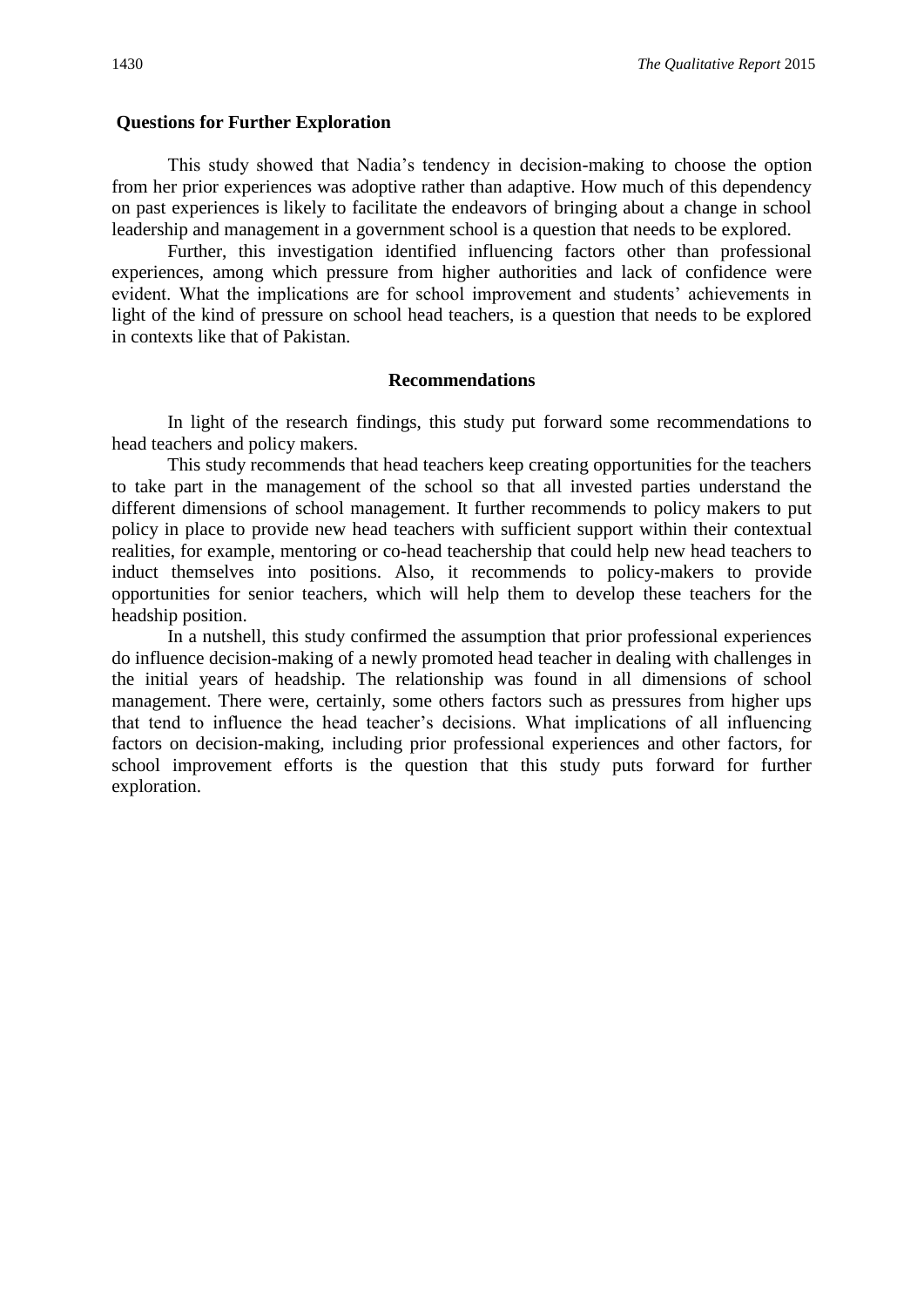# **References**

- *A lexicon of decision-making.* (n.d.) Retrieved from [http://faculty.fuqua.duke.edu/daweb/lexicon/htm.](http://faculty.fuqua.duke.edu/daweb/lexicon/htm)
- Benaim, Y., & Humphreys, K. A. (1997). Gaining entry: Challenges for novice head teacher. *School Leadership and Management*, *17*(1), 81-94.
- Bogdan, R. C., & Biklen, S. K. (1998). *Qualitative research for education: An introduction to theory and Methods.* Boston, MA: Allyn and Bacon.
- Creswell, W. J. (1996). *Qualitative inquiry band research design.* London, UK: Sage Publications.
- Creswell, W. J. (1998). *Qualitative inquiry band research design; Choosing among five traditions.* London, UK: Sage Publications.
- Darlington, Y., & Scott, D. (2002). *Qualitative research in practice: Stories from the field.*  Philadelphia, PA: Open University.
- *Descriptive approaches to decision-making.* (n.d.). Retrieved from [http://www.udel.edu/communication/COMM356/pavitt/chap 12.htm.](http://www.udel.edu/communication/COMM356/pavitt/chap%2012.htm)
- Draper, J., & McMichael, P. (1998). Making sense of primary headship: The surprises awaiting new heads. *School Leadership and Management 18*(2). 197-211
- Daresh, J. C. (2004). *Beginning the assistant principalship: A practical guide for new school administrators.* Thousand Oaks, CA: Corwin Press.
- Daresh, J. C., & Male, T. (2000). Crossing the borders into leadership: Experiences of new appointed British head teachers and American principals. *Educational Management and Administration, 28*(1), 89-101.
- Enayati, J. (2002). *Effective communication and decision-making, particularly processes in groups of high diversity: A review of scientific research.* Retrieved from <http://www.earthsummit2002.org/msp/science.ht>
- Feiman-Nemser, S. (1983). Learning to teach. In L. Shulman & G. Sykes (Eds.), *Handbook of teaching and policy* (pp. 150-170). New York, NY: Longman.
- Flick, U. (1998). *An introduction to qualitative research* London, UK: SAGE Publication
- Freebody, P. H. (2003). *Qualitative research in education: Interpretation and practice.* London, UK: Sage Publications.
- Fullan, M. (1992). *What's worth fighting for in headship?* Buckingham, UK: Open University Press.
- Gall, M. D., Borg, W. R., & Gall, J. P. (1996). *Educational research: An introduction.* (6<sup>th</sup> ed.). White Plains, NY: Longman.
- Glesne, C. (1999). *Becoming qualitative researchers* (2<sup>nd</sup> ed.). New York, NY: Addison Wesley Longman.
- Goodson, I. F., & Sikes, P. (2001). *Life history research in educational setting: Learning from lives.* Buckingham, UK: Open University Press.
- Hitchcock, G., & Hughes, D. (1995) *Research and the teacher: A qualitative introduction to school-based research* (2nd ed.). London, UK: Routledge.
- Hobson, A. J., & Sharp, C. (2005). Head to head: a systematic review of the research evidence on mentoring new head teachers. *School leadership & management*, *25*(1), 25-42.
- Kanwar, F. (2000). *Secondary school headteachers' leadership styles and their implications for school improvement: A research study in context of Pakistan* (Unpublished doctoral dissertation). American University in London, United Kingdom.
- Khaki, J. A. (2005). *Exploring the beliefs and behaviors of effective headteachers in the Government and non-Government schools in Pakistan* (Unpublished doctoral dissertation). University of Toronto, Canada.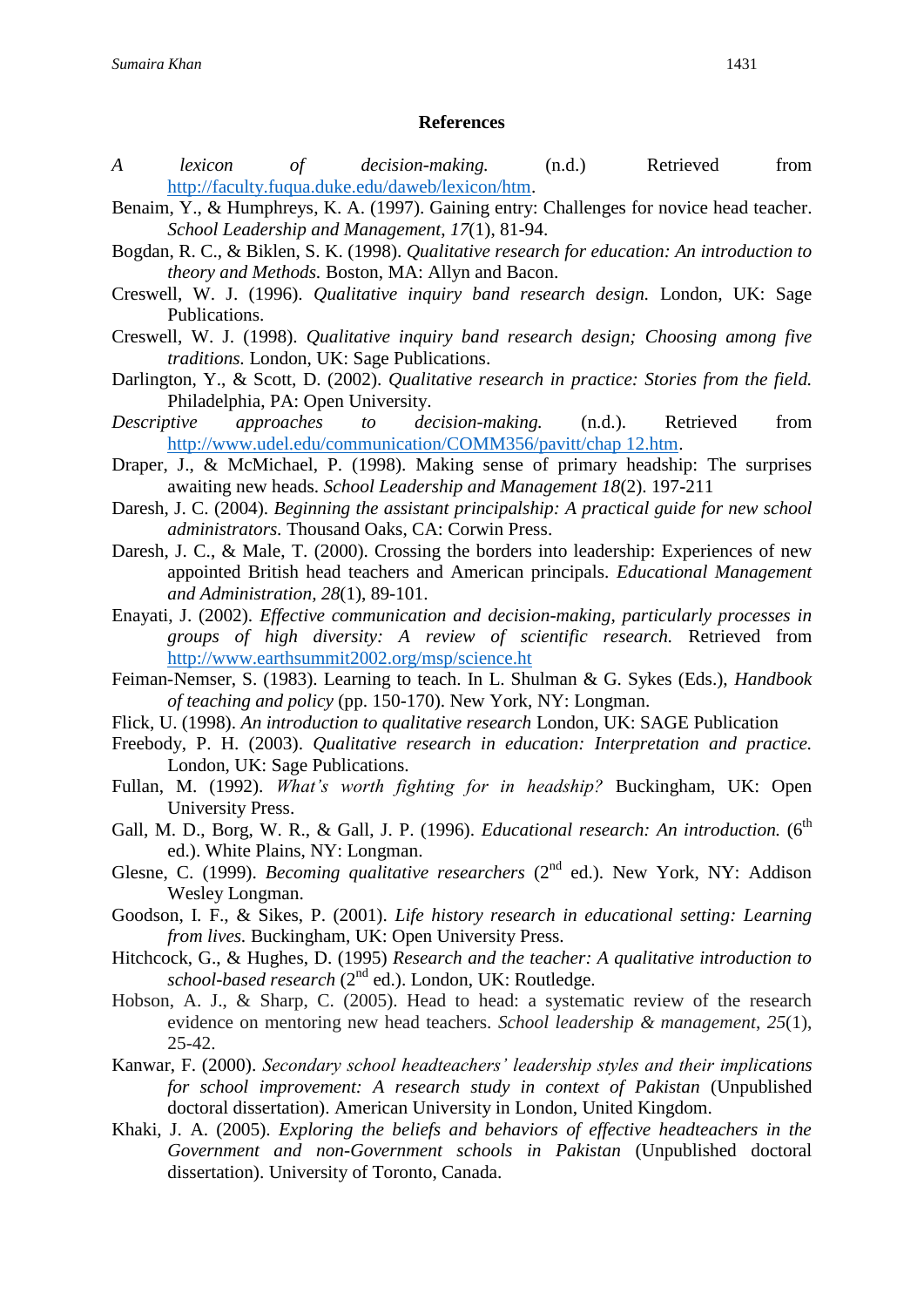- Memon, M. (2000). In search of an effective leadership: Some lessons from literature. *Education, 3*(9), 7-9.
- Normore, A. H. (2003). *Professional and organizational socialization processes of school administrators: A literature review (paper presented in Hawaii International conference.* The retrieved **Retrieved** from *conference*.
	- [http://www.hiceducation.org/Edu\\_Proceedings/Anthony%20H.%20Normore.pdf](http://www.hiceducation.org/Edu_Proceedings/Anthony%20H.%20Normore.pdf)
- Newman, L. S. (1999). Motivated cognition and self deception*. Psychological Inquiry, 10*, 59-63.
- Oplatka, I. (2001). 'I changed my management style': The cross-gender transition of women headteachers in mid-career. *School Leadership and Management, 21*(2), 219-233.
- Parkay, F. W., & Currie, G. (1992). Sources of support for the beginning principal. In F. W. Parkay & G. E. Hall (Eds.). *Becoming a school principal: The challenges of beginning leadership* (pp. 70-84). Needham Heights, MA: Allyn & Bacon.
- Rossman, G. B., & Rallis, S. F. (1998). *Learning in the field.* Thousand Oaks, CA: SAGE Publications.
- Schumacher, S., & McMillan, J. H. (1993). *Research in education: A conceptual introduction*   $(6<sup>th</sup>$  ed.). New York, NY: HarperCollins College Publishers.
- Sergiovanni, T. J. (1998). Leadership as pedagogy: Capital and school effectiveness. *International Journal of Leadership in Education: Theory and Practice, 1*(1), 37-46.
- Shafa, M. D. (2003). *Understanding how a government secondary school head teacher addresses school improvement challenges in the Northern areas of Pakistan*  (Unpublished doctoral dissertation). University of Toronto, Canada.
- Sidhu, K. S. (1984). *Methodology of research in education.* New Delhi: Sterling Publisher Private Limited.
- Smith, L. M., Kleine, P. F., Prunty, J. P., & Dwyer, D. C. (1986). *Educational innovators: Then and now.* New York, NY: Falmer Press.
- Tajik, M. A. (1998). *The implications of primary mathematics teachers' beliefs about mathematics for their own classroom practices and students learning of mathematics*  (Unpublished master's thesis). The Aga Khan University-Institute for Educational Development Karachi, Pakistan.
- Terry, P. M. (1995). *Empowering teachers as leaders.* Retrieved from [http://www.nationalforum.com/Electronic%20Journal%20Volumes/Terry,%20paul%](http://www.nationalforum.com/Electronic%20Journal%20Volumes/Terry,%20paul%20M.%20Empowering%20Teachers%20As%20Leaders.pdf) [20M.%20Empowering%20Teachers%20As%20Leaders.pdf](http://www.nationalforum.com/Electronic%20Journal%20Volumes/Terry,%20paul%20M.%20Empowering%20Teachers%20As%20Leaders.pdf)
- Thomas, R. M. (2003). *Blending qualitative and quantitative research methods in theses and dissertations.* Thousand Oaks, CA: Corwin Press.
- Ubben, G. C., Hughes, L. W., & Norris, C. J. (2001). *Principal: Creative leadership for effective schools.* Boston, MA: Allyn and Bacon.
- Yin, R. K. (1989). *Case study research: Design and method.* Newbury Park, CA: Sage.
- Weindling, D., & Earley, P. (1987). Secondary headship: The early years. *London: NFER*.
- Weindling, D., & Pocklington, K. (1996). Promoting reflection on headship: Through the mentoring mirror. *Educational Management and Administration, 24*(2), 175-191.
- Wiersma, W. (2000). *Research methods in education: An introduction.* Boston, MA: Allyn and Bacon.

## **Author Note**

Sumaira T. Khan is a Ph.D candidate at the University of Iowa. She received her M.Ed and M.Phil from Pakistan. Her research focuses on females in educational management, particularly women in developing countries. Correspondence regarding this article can be addressed directly to: Sumaira Khan at, [sumaira-khan@uiowa.edu.](mailto:sumaira-khan@uiowa.edu)